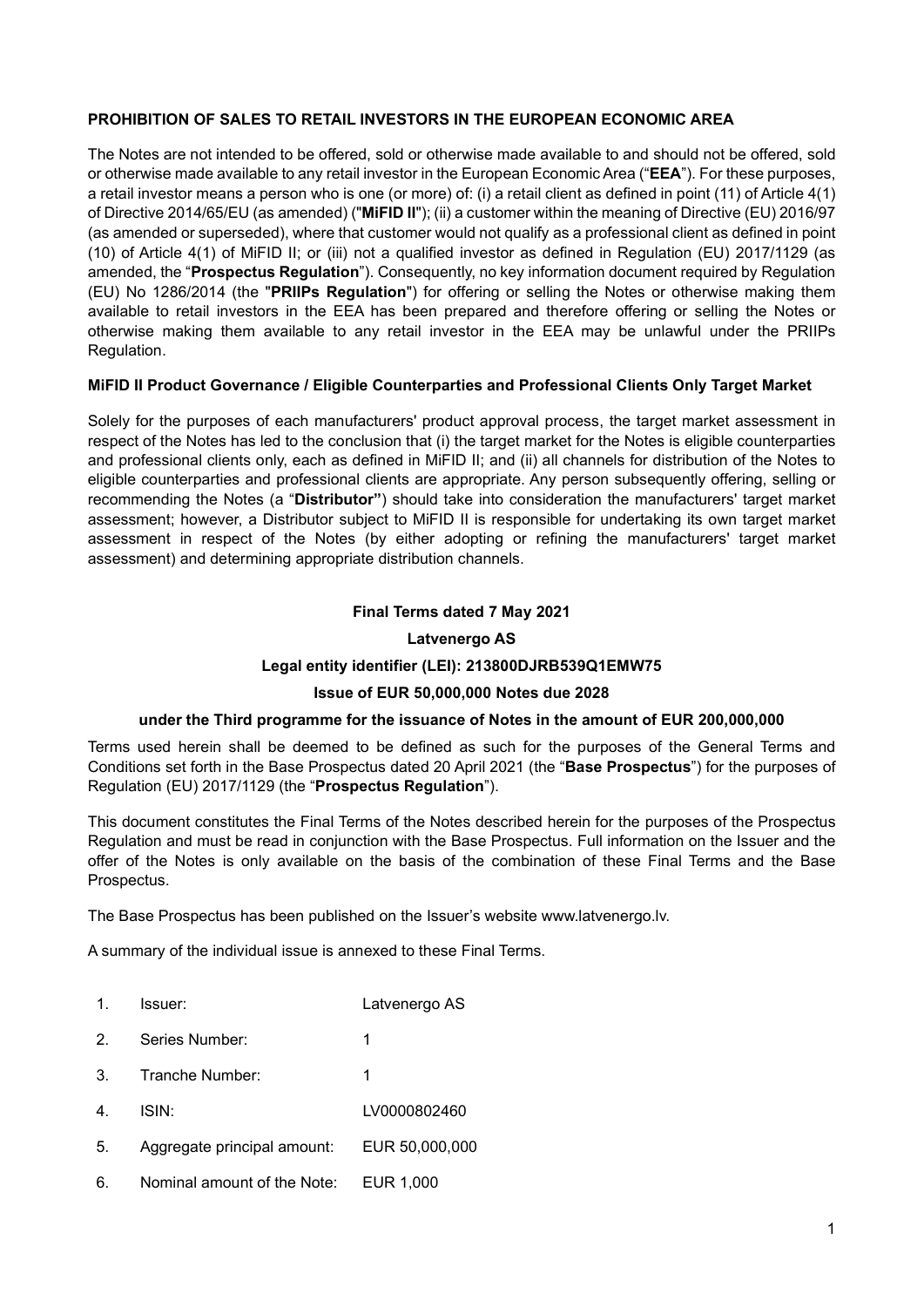| 7 <sub>1</sub> | <b>Issue Date:</b>                                                                                  | 17 May 2021                                                                                                           |  |  |
|----------------|-----------------------------------------------------------------------------------------------------|-----------------------------------------------------------------------------------------------------------------------|--|--|
| 8.             | <b>Annual Interest Rate:</b>                                                                        | 0.5 per-cent                                                                                                          |  |  |
| 9.             | Interest Payment Date:                                                                              | 17 May each year                                                                                                      |  |  |
| 10.            | <b>Maturity Date:</b>                                                                               | 17 May 2028                                                                                                           |  |  |
| 11.            | Minimum Investment Amount:                                                                          | EUR 100,000                                                                                                           |  |  |
| 12.            | <b>Issue Price:</b>                                                                                 | EUR 997.05                                                                                                            |  |  |
| 13.            | Yield:                                                                                              | 0.543 per-cent                                                                                                        |  |  |
|                |                                                                                                     | The yield is calculated at the Issue Date on the basis of the Issue<br>Price. It is not an indication of future yield |  |  |
| 14.            | <b>Placement Period:</b>                                                                            | 7 May 2021 from 9.00 am to 1.15 pm Riga time                                                                          |  |  |
| 15.            | Settlement<br>Name<br>of<br>the<br>Agent:                                                           | <b>Luminor Bank AS</b>                                                                                                |  |  |
| 16.            | Rating:                                                                                             | The Notes to be issued are not rated                                                                                  |  |  |
| 17.            | Use of Proceeds:                                                                                    | <b>Green Bonds</b>                                                                                                    |  |  |
| 18.            | Information<br>about<br>the<br>securities of the Issuer<br>that<br>already<br>admitted<br>to<br>are | EUR 100,000,000 1.9 per-cent Notes due 10 June 2022, ISIN<br>LV0000801777                                             |  |  |
|                | trading:                                                                                            | Regulated market: Akciju sabiedrība "Nasdaq Riga"                                                                     |  |  |

These Final Terms have been approved by the Management Board of the Issuer at its meeting on 7 May 2021.

Riga, 7 May 2021

On behalf of Latvenergo AS

Chairman of Management Board Guntars Baļčūns

Member of Management Board Kaspars Cikmačs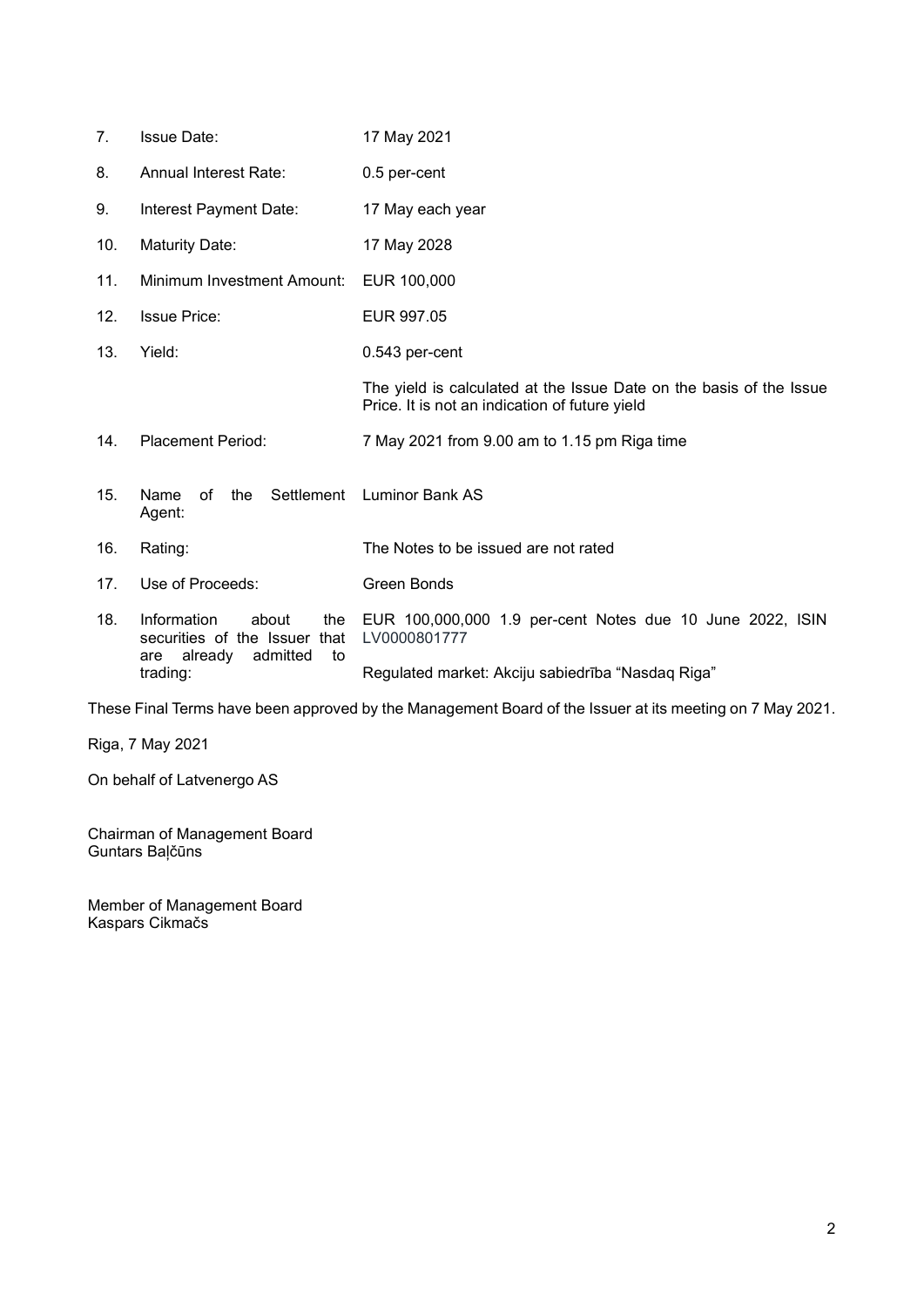# ANNEX – ISSUE SPECIFIC SUMMARY

## A. Introduction and warnings

This summary (the "Summary") should be read as an introduction to the Base Prospectus and any decision to invest in the Notes should be based on a consideration of the Base Prospectus as a whole by the investor. Civil liability in respect of this Summary attaches only to those persons who have tabled the Summary including any translation thereof, but only where the Summary is misleading, inaccurate or inconsistent, when read together with the other parts of the Base Prospectus, or where it does not provide, when read together with the other parts of the Base Prospectus, key information in order to aid investors when considering whether to invest in the Notes. Investment in the Notes entails risks and the investor can lose all or part of the invested capital. If the investor brings a claim relating to the information contained in the Base Prospectus before a court, the investor might be required, under national law, to bear the costs of translating the Base Prospectus before the legal proceedings are initiated.

| <b>Name and international securities</b><br>identification number (ISIN) of the<br>Notes:           | Latvenergo AS EUR 50,000,000 0.5 per-cent Notes due 2028, ISIN:<br>LV0000802460 (the " <b>Notes</b> ")                                                                                                                                                                                                                                                                                                                              |
|-----------------------------------------------------------------------------------------------------|-------------------------------------------------------------------------------------------------------------------------------------------------------------------------------------------------------------------------------------------------------------------------------------------------------------------------------------------------------------------------------------------------------------------------------------|
| Identity and contact details of the<br>Issuer, including its legal entity<br>identifier (LEI):      | Latvenergo AS, a public limited company (in Latvian - akciju sabiedrība<br>or AS) registered with the Commercial Register of the Republic of<br>registration number: 40003032949, LEI:<br>Latvia<br>under<br>213800DJRB539Q1EMW75, having its legal address at Pulkveža<br>Brieža iela 12, Riga, LV-1230, telephone: +371 67 728 222, e-mail:<br>info@latvenergo.lv, website: www.latvenergo.lv (the "Issuer" or the<br>"Company"). |
| Identity and contact details of the<br>competent authority who has<br>approved the Base Prospectus: | Financial and Capital Market Commission (in Latvian - Finanšu un<br>kapitāla tirgus komisija) (the "FCMC"), Kungu iela 1, Riga, LV-1050,<br>Latvia, telephone: +371 2 6515221, e-mail: fktk@fktk.lv.                                                                                                                                                                                                                                |
| The date of approval of the Base<br>prospectus by the Management<br><b>Board of the Issuer:</b>     | 20 April 2021                                                                                                                                                                                                                                                                                                                                                                                                                       |
| The date of approval of the Base<br>prospectus by the FCMC:                                         | 27 April 2021                                                                                                                                                                                                                                                                                                                                                                                                                       |

## B. Key information on the Issuer

## Who is the Issuer of the securities?

Latvenergo AS, a public limited company (in Latvian – *akciju sabiedrība*) incorporated in and operating under the laws of the Republic of Latvia, registered with the Commercial Register of the Republic of Latvia under registration number: 40003032949 and having its legal address at Pulkveža Brieža iela 12, Riga, LV-1230. LEI of Latvenergo AS is 213800DJRB539Q1EMW75.

# Principal activities

The operations of the Company and its subsidiaries (the "Group") are organized along two operating segments: (i) generation and trade; and (ii) distribution. The generation and trade segment includes generation of electricity and thermal energy, conducted by the Company and Liepājas enerģija SIA, as well as electricity and natural gas trade in the Baltics carried out by the Company and its subsidiaries Elektrum Eesti OÜ and Elektrum Lietuva, UAB and administration of the mandatory electricity procurement process in Latvia handled by the Company's subsidiary Enerģijas publiskais tirgotājs SIA. The distribution segment provides electricity distribution services in Latvia. The services are provided by the Company's subsidiary Sadales tīkls AS – the largest distribution system operator in Latvia. Until 9 June 2020, the Group's operations also included third segment - the lease of transmission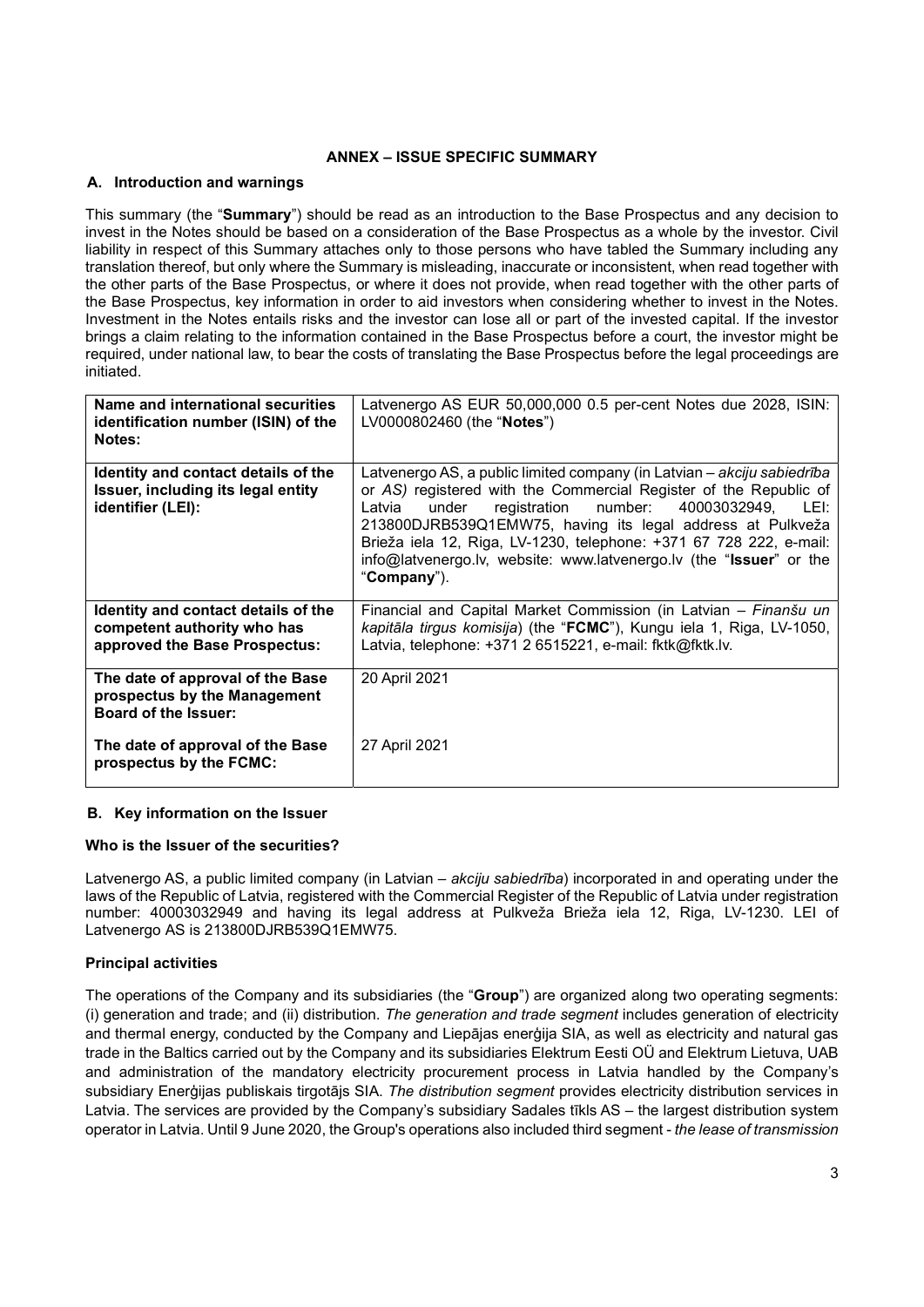system assets. On 10 June 2020, the Company's subsidiary Latvijas elektriskie tīkli AS (the transmission system asset owner and provider of services of this segment) was separated from the Group.

## Shareholder

All shares of the Company are owned by the Republic of Latvia. The holder of the Company's shares is the Ministry of Economics of the Republic of Latvia, whose representative – the State Secretary of the Ministry of Economics or another authorised person appointed by the State Secretary of the Ministry of Economics, represents the Shareholder interests at Shareholder Meetings.

## Key managing directors

The Supervisory Board of the Company consists of Chairman of the Supervisory Board Ivars Golsts, Deputy Chairman of the Supervisory Board Kaspars Rokens and the following Members of the Supervisory Board – Toms Siliņš, Aigars Laizāns and Gundars Ruža.

The Management Board of the Company consists of Chairman of the Management Board Guntars Baļčūns and the following Members of the Management Board – Kaspars Cikmačs, Arnis Kurgs and Uldis Mucinieks. Term of office for Mr. Baļčūns runs until 15 November 2025 and he is appointed as the Chairman of the Management Board until the establishment of the permanent composition of the Management Board. Term of office for Mr. Cikmačs runs until 24 September 2023. Mr. Kurgs and Mr. Mucinieks are appointed as temporary Members of the Management Board until the establishment of the permanent composition of the Management Board.

# Auditors

The Group's consolidated and the Company's annual reports for the years ending 31 December 2019 and 31 December 2020 were audited by PricewaterhouseCoopers SIA, registration number: 40003142793, legal address: Kr. Valdemāra street 21-21, Riga, LV – 1010, Latvia. PricewaterhouseCoopers SIA is included in the register of audit firms maintained by the Latvian Association of Certified Auditors and holds audit company license No. 5.

## What is the key financial information regarding the Issuer?

The following table is a summary of the Group's consolidated financial performance and key performance indicators for the two financial years ending 31 December 2019 and 2020. The information set out in the table below has been extracted (without any material adjustment) from, and is qualified by reference to and should be read in conjunction with the audited Group's consolidated and the Company's annual reports for the years ending 31 December 2019 and 31 December 2020. The Group's consolidated and the Company's annual reports are prepared according to International Financial Reporting Standards (IFRS).

|                                 | Year ended 31 December |       |       |
|---------------------------------|------------------------|-------|-------|
|                                 |                        | 2019  | 2020  |
| Key Financial data (the Group)  |                        |       |       |
| Revenue <sup>*</sup>            | $\epsilon$ million     | 842   | 773   |
| EBITDA *                        | $\epsilon$ million     | 244   | 278   |
| Operating profit *              | $\epsilon$ million     | 100   | 121   |
| Profit                          | $\epsilon$ million     | 94    | 116   |
| <b>Total assets</b>             | $\epsilon$ million     | 3,865 | 3,359 |
| Total equity                    | $\epsilon$ million     | 2,265 | 2,118 |
| Net Debt (adjusted) *           | $\epsilon$ million     | 564   | 556   |
| Investments                     | $\epsilon$ million     | 229   | 169   |
| Return on equity (ROE)          | per-cent               | 4.1   | 5.3   |
| Net debt to equity (adjusted) * | per-cent               | 25    | 26    |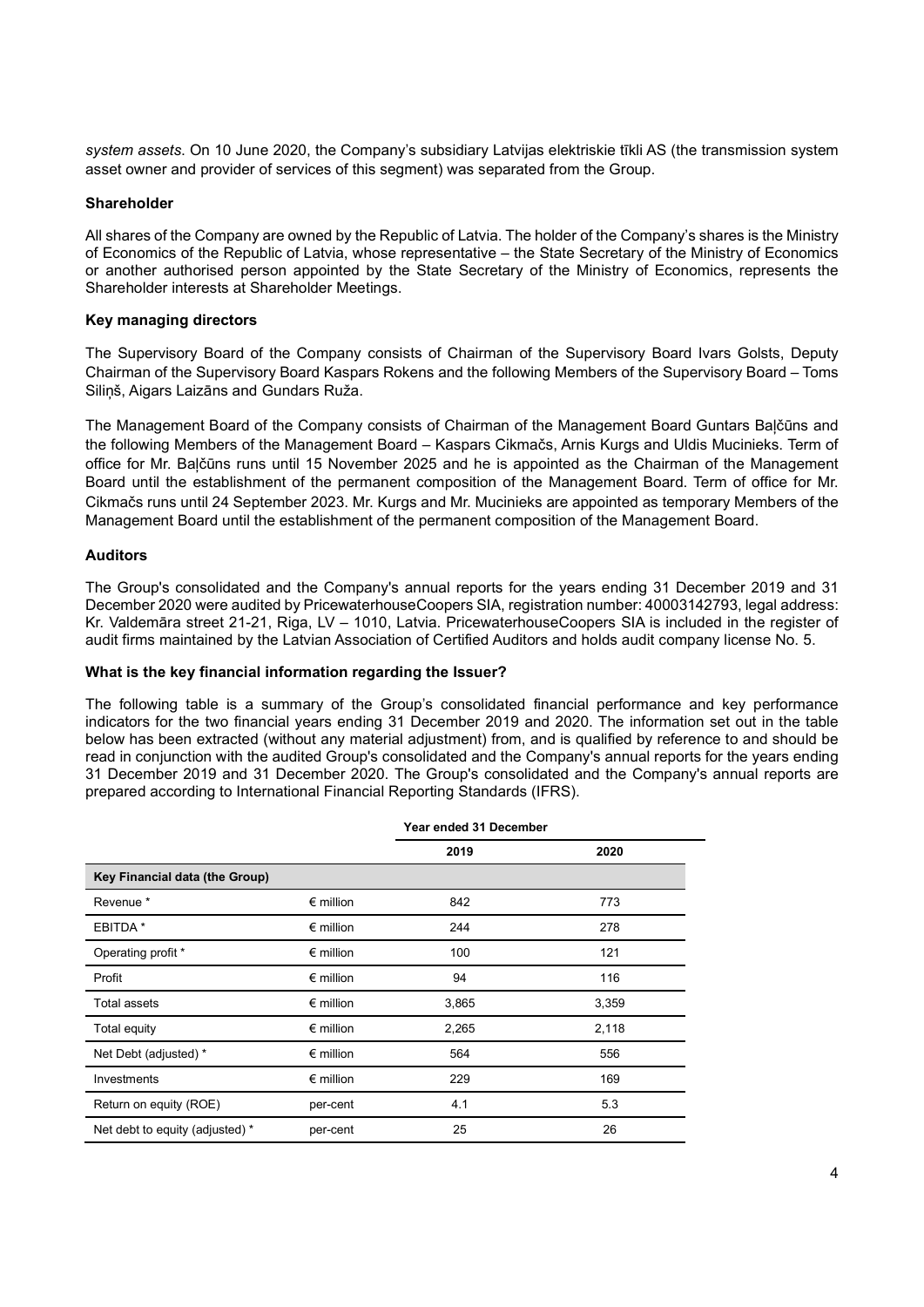| Net debt to EBITDA (adjusted) *      | times              | 2.2   | 2.0   |  |  |  |
|--------------------------------------|--------------------|-------|-------|--|--|--|
| <b>Net Cash-flow (the Group)</b>     |                    |       |       |  |  |  |
| - from operating activities          | $\epsilon$ million | 315   | 291   |  |  |  |
| - from financing activities          | $\epsilon$ million | (67)  | (267) |  |  |  |
| - from investing activities          | $\epsilon$ million | (255) | (46)  |  |  |  |
| <b>Operating Figures (the Group)</b> |                    |       |       |  |  |  |
| Total electricity supply, incl.:     | GWh                | 9,259 | 8,854 |  |  |  |
| Retail $1$ <sup>1)</sup>             | GWh                | 6,505 | 6,394 |  |  |  |
| Wholesale $2)$                       | <b>GWh</b>         | 2,754 | 2,460 |  |  |  |
| Retail natural gas                   | GWh                | 303   | 516   |  |  |  |
| Electricity generation               | GWh                | 4,880 | 4,249 |  |  |  |
| Thermal energy generation            | GWh                | 1,842 | 1,702 |  |  |  |

(\*) Excluding discontinued operation (transmission system assets). On 10 June 2020, transmission system assets were separated from the Group

1) Including operating consumption

2) Including sale of energy purchased within mandatory procurement on the Nord Pool

There are no qualifications in the audit reports pertaining to the Group's consolidated and the Company's annual reports for the years ending 31 December 2019 and 31 December 2020.

## What are the key risks that are specific to the issuer?

Daugava hydropower plant geotechnical failure risk. Most of the electricity produced by the Company comes from the three largest hydropower plants ("HPPs") in the country – Plavinas HPP, Riga HPP and Kegums HPP. Operating hydro facilities include operational risks that can lead to physical damage, technical disruptions, thirdparty liabilities, environmental issues and other damage or loss events. Should such risk materialise, it could result in a compensation of damages and additional operating costs for the Group, thus adversely affecting the Group's financial position and the Issuer's ability to fulfil its obligations under the Notes.

Combined heat and power plant damage risk. Most of the Company's thermal energy generation volume is generated by two combined heat and power plants (the "CHPPs"). In the case of a fire or explosion in a CHPP, there is a risk of losing either the entire CHPP or a single power unit. Should such risk materialise, it could result in a compensation of damages and additional operating costs for the Group, thus adversely affecting the Group's financial position and the Issuer's ability to fulfil its obligations under the Notes.

Mandatory prepayment of the Group's debt portfolio. The Group's existing long-term loan agreements and bond documentation include certain financial covenant clauses and other obligations and representations, the violation of which could lead to an event of default and acceleration of repayment of the loans and bonds issued.

The cancellation of mandatory procurement and capacity payment support scheme. Legislative acts of the Republic of Latvia currently entitle the Company's subsidiary Enerģijas publiskais tirgotājs SIA to act as an agent in the mandatory procurement administration process. With the political objective of reducing the amount of the mandatory procurement component in customer bills in Latvia, there is a risk that the cost of mandatory procurement could be reduced at the expense of the Group. The amendments in the regulation of the mandatory procurement resulting in changes of the mandatory procurement administration process or in incurred mandatory procurement costs not being recoverable to their full amount could have a material adverse effect on the Group's financial position.

Exposure of business results to macroeconomic developments. The results of the Group's operations are dependent on Latvia's macroeconomic situation. In particular, the Group's operations are affected by such factors as the level of Latvia's GDP, the level of industrial production, the rate of inflation, fuel prices, the unemployment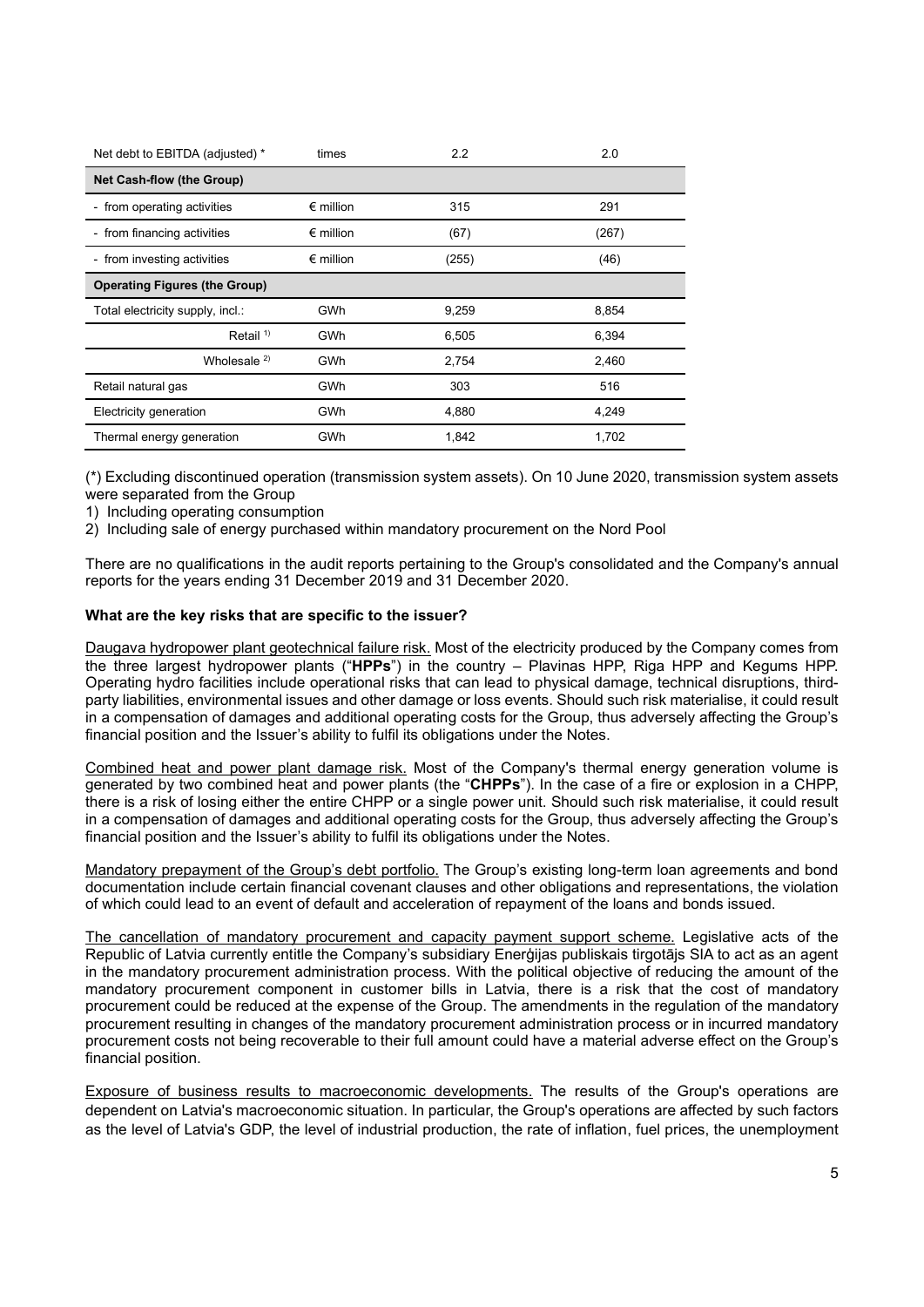rate, changes in consumer affluence levels, and the fiscal policy of the Republic of Latvia. In addition, Covid-19 has affected investment sentiment on a global scale, causing a significant volatility in the global capital markets. The outbreak of Covid-19 has resulted in restrictions on international travel and public transport, delays in transportation of goods, and prolonged closures of workplaces which may continue to have a material adverse effect on the global economy and Latvia.

Capital investment projects risk. The Group has a capital investment programme, aimed at upgrading the Group's generating facilities, as well as its distribution system assets. There is a risk that cost overruns and project delays or similar aspects related to the execution of current or future capital investment projects could have a material adverse effect on the Group's business and financial position.

Strategic decision risk. Simultaneously with the opening of the electricity markets in neighbouring countries Estonia and Lithuania, the Group commenced its operations in these markets. There is a risk that the Group's market share could decrease or that the Group could be unable to attain its anticipated market share growth, thus causing adverse effects on its business and financial position. There is also a risk of exiting any of the current markets subject to various reasons, including economic and strategic, as well as suffering losses upon entering new markets. This could affect the Group's operations and financial position.

Energy market price fluctuation risk. The Group's electricity generation portfolio does not fully cover the needs of the electricity supply portfolio, thus throughout the year approximately one third of the Group's annual electricity supply to the retail sector is subject to market price risk. In case the hedging will not provide the required efficiency, this could have a material adverse effect on the Group's financial position.

Seasonality and climate changes. The Group's overall financial position may be influenced by seasonality, weather fluctuations, and long-term shifts in climate affecting electricity generated at the HPPs and/or the number of working hours of the CHPPs operating in an effective cogeneration mode. A decrease in the annual water inflow volume in the Daugava River below long-term average flow level and/or untypically mild weather conditions during autumn and winter months could result in a reduced volume of annual electricity generation at the Group's power plants, exposing the Group to electricity procurement price risk and lower profitability margins. Long-term shifts in climate conditions could result in more permanent changes to the generation patterns and thus create an adverse effect on the Group's business and financial position.

Regulated market risk. The Group's revenues from regulated market activities are highly dependent on tariffs approved by the Public Utilities Commission and/or regulated by legislative acts of the Republic of Latvia. There is a risk that not all Group's costs will be covered by such regulated tariffs due to unduly low regulatory asset base or the rate of return on capital included in the calculation of the price of the electricity distribution system service tariffs will not correspond to the market rate. Also, there is a risk of material adverse effect on the Group due to delayed regulatory decisions by state authorities in the markets where the Group operates or due to changes in the local or EU legislative environment governing relevant regulatory matters.

Information systems, communication network infrastructure and cyber-attack risks. An important element of the Group's operations is the Latvenergo Corporate Network (data and voice transmission services) consisting of backbone cables, access cables, radio towers and radio masts, communication rooms, a data transmission channel, and other network related equipment. The main factors that could critically affect the Latvenergo Corporate Network are physical damage (optical fibre and copper cable damage), technological failures (network equipment damage, software errors), power failure (interruptions, overvoltage effects), fire, floods, human error, third party malicious actions, cyber-attacks and a distributed denial of service attack on the Company's Internet resources. Should such risk materialise, the Group could be unable to continue conducting its business in an effective manner, or to prevent, respond promptly and adequately to or mitigate the adverse effects of breakdowns or interruptions in its IS infrastructure, with possible adverse effects on its reputation, financial condition, assets, business, and results of operations.

Counterparty risk. A counterparty's financial distress or suspension of its operation by any governmental and/or other institutional body due to, among other things, enforced economic sanction laws, regulations or embargoes could have a material adverse effect on the Group's business and/or financial position. Counterparty risk could result in material financial losses to the Group, including, but not limited to, revenues not being received from customers, the Group's own funds not being accessible in its current accounts, committed funding not being available, committed capital expenditure projects being suspended or delayed, etc. Suspension of or material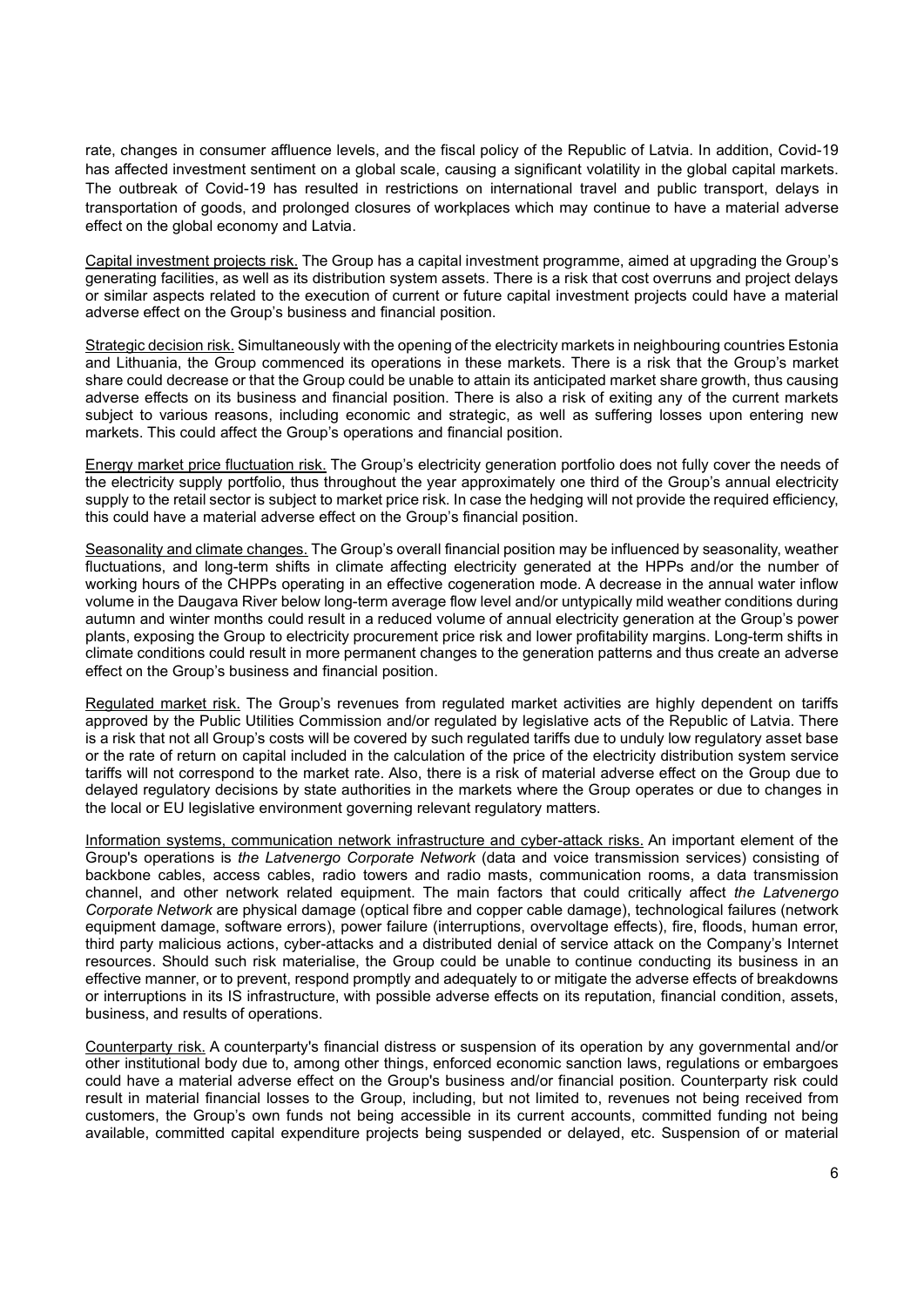delay in any counterparty's committed capital expenditure project that is significant in nominal amount could harm not only the Group's financial position but also its business operations, thus further affecting the quality of services provided by the Group itself or harming the Group's reputation.

## C. Key information on the securities

## What are the main features of the securities?

Form of the Notes: The Notes are dematerialized debt securities in bearer form which are disposable without any restrictions and can be pledged. The Notes are book-entered with Nasdaq CSD SE (the "Depository").

### ISIN: LV0000802460

Transferability: The Notes cannot be offered, sold, resold, transferred or delivered in such countries or jurisdictions or otherwise in such circumstances in which it would be unlawful or require measures other than those required under Latvian laws, including the United States, Australia, Japan, Canada, Hong Kong, South Africa, Singapore and certain other jurisdictions. In addition, the Noteholders are prohibited to resell, transfer or deliver the Notes to any person in a manner that would constitute a public offer of securities.

Status and Security: The Notes constitute direct, unsecured and unguaranteed obligations of the Issuer ranking pari passu without any preference among each other and with all other unsecured, unguaranteed and unsubordinated indebtedness of the Issuer, save for such obligations as may be preferred by mandatory provisions of law.

### Currency: EUR

Denomination: The nominal amount of each Note is EUR 1,000.

Issue price: The issue price of the Notes is EUR 997.05.

Minimum investment amount: The Notes are offered for subscription for a minimum investment amount EUR 100,000 (one hundred thousand euro).

Interest: The Notes bear interest at a fixed annual interest rate 0.5 per-cent, payable on 17 May each year.

Maturity: The Notes shall be repaid in full at their nominal amount on 17 May 2028.

Early redemption: The Issuer is entitled to redeem each Series of Notes, in whole but not in part, at any time during the period of 3 (three) month prior to their maturity at a price equal to the nominal amount of the Notes together with the accrued interest.

Redemption for tax reasons: The Issuer is entitled to redeem the Notes, in whole but not in part, at a price equal to the nominal amount of the Notes together with the accrued interest for tax reasons.

Change of Control: Following the occurrence of a Change of Control and subsequent withdrawal of rating or rating downgrade below indicated level the Noteholders will be entitled to request the Issuer to redeem or, at the Issuer's option, procure the purchase of their Notes.

Negative pledge: The Notes have the benefit of a negative pledge provision.

Cross default: The Notes have the benefit of a cross default provision.

Taxation: All payments in respect of the Notes by the Issuer shall be made without withholding or deduction for, or on account of, any present or future taxes, duties, assessments or governmental charges of whatever nature ("Taxes"), unless the withholding or deduction of the Taxes is required by the laws of the Republic of Latvia. In such case, the Issuer shall pay such additional amounts as will result in receipt by the Noteholders after such withholding or deduction of such amounts as would have been received by them had no such withholding or deduction been required, except that no such additional amounts shall be payable in respect of any Note held by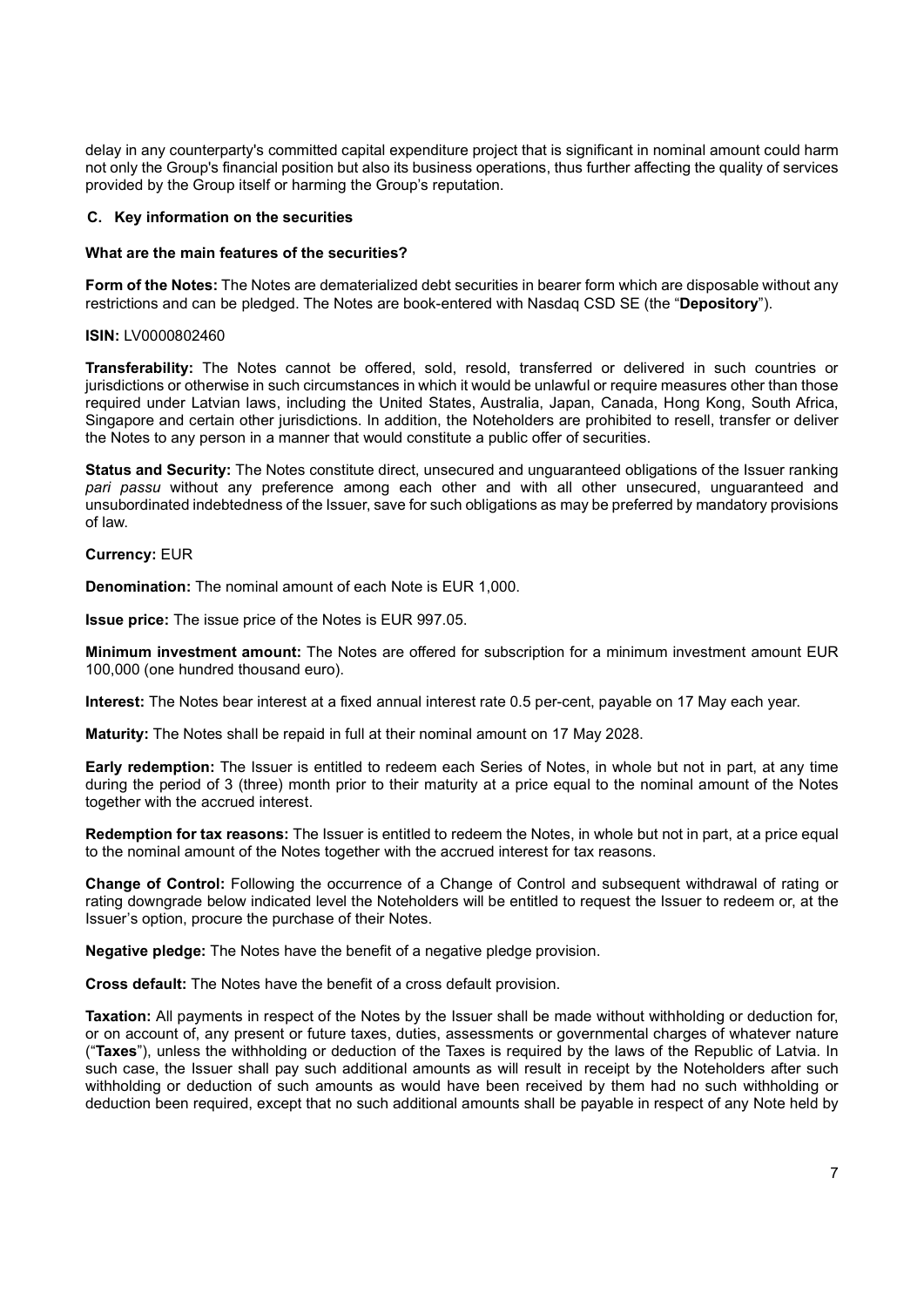or on behalf of a Noteholder which is liable to such Taxes in respect of such Note by reason of its having some connection with the Republic of Latvia other than the mere holding of the Note.

### Governing law: Latvian law.

Dispute resolution: Any disputes relating to or arising in relation to the Notes shall be settled solely by the courts of the Republic of Latvia of competent jurisdiction.

### Where will the securities be traded?

Application will be made to Akciju sabiedrība "Nasdaq Riga", registration number: 40003167049, legal address: Vaļņu 1, Riga, LV- 1050, Latvia ("Nasdaq Riga") for admitting the Notes to listing and trading on the Baltic Bond List of Nasdaq Riga according to the requirements of Nasdaq Riga not later than within three months after the Notes' issue date of the respective tranche.

### What are the key risks that are specific to the securities?

Possibility to forfeit interest and principle amount invested. Should the Issuer become insolvent, legal protection proceedings or out-of-court legal protection proceedings of the Issuer are initiated during the term of the Notes, an investor may forfeit interest payable on, and the principle amount of, the Notes in whole or in part. An investor is always solely responsible for the economic consequences of its investment decisions.

No guarantee or security. The Notes will not constitute an obligation of anyone other than the Issuer and they will not be guaranteed. No one other than the Issuer will accept any liability whatsoever in respect of any failure by the Issuer to pay any amount due under the Notes. The Notes are unsecured debt instruments and the Noteholders would be unsecured creditors in the event of the Issuer's insolvency.

Claims cannot be enforced against the Issuer's key assets. The Issuer holds a number of assets which under applicable laws of the Republic of Latvia can be owned only by the Issuer, the Issuer's wholly-owned subsidiaries or the companies that are wholly-owned by the state. As a consequence, such assets are not transferable to any other party except for the Issuer, its subsidiaries or the companies that are wholly-owned by the state. Section 20.<sup>1</sup> (2) of the Energy Law (in Latvian - Enerģētikas likums) lists the following non-transferable assets: (i) Plavinas, Kegums and Riga HPPs on the River Daugava; (ii) Latvenergo AS CHPP-1 and Latvenergo AS CHPP-2; and (iii) electricity distribution grid, telecommunication grid and equipment owned by the Issuer. Because of their nontransferable nature, no claims, either on the ground of the Notes or otherwise, can be enforced against these assets. Furthermore, in case of the Issuer's insolvency these assets will not be used for settling the creditors' claims.

## D. Key information on the offer of securities to the public and the admission to trading on a regulated market

## Under which conditions and timetable can I invest in this security?

#### Placement period

The placement period of the Notes is 7 May 2021 from 9.00 am to 1.15 pm Riga time (the "Placement Period"). The Issuer may decide on shortening or lengthening the Placement Period.

#### Submission of purchase orders

The investors wishing to purchase the Notes shall submit their orders to Luminor Bank AS or Swedbank AB (publ) (the "Dealers") to purchase the Notes (the "Purchase Orders") at any time during the Placement Period.

Total amount of the Notes to be purchased and provided in each Purchase Order shall be no less than the Minimum Investment Amount.

Purchase Orders by the same legal entity or person will be aggregated into one if all order parameters (except the purchase amount) are the same. All Purchase Orders are binding and irrevocable commitment to acquire the allotted Notes.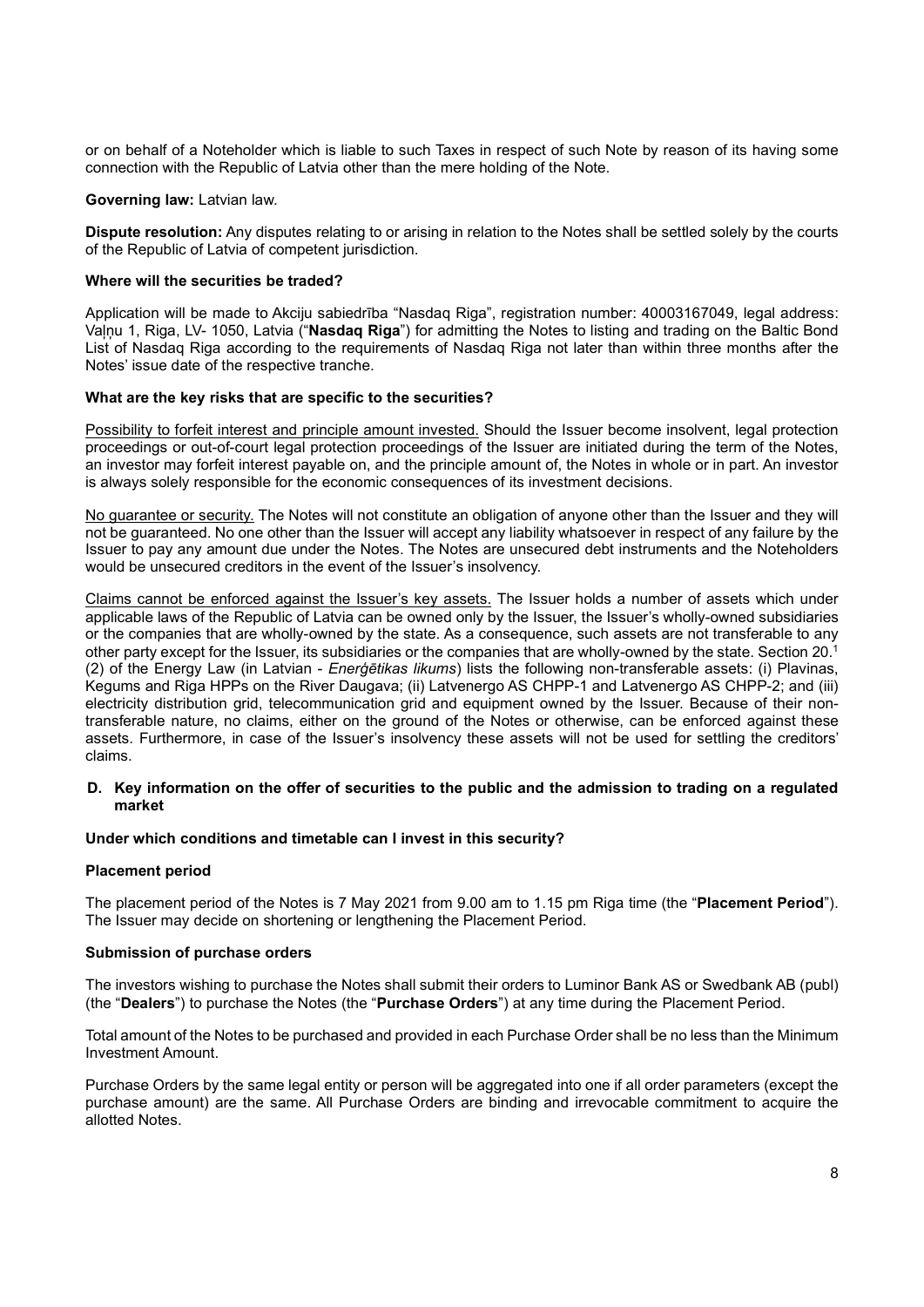## Cancelation

On the same Business Day following the Placement Period the Issuer will decide whether to proceed with the issuance of the Notes of a respective Tranche or cancel the issuance. In case the issuance of the Notes of a respective Tranche is cancelled, the Issuer will publish an announcement on the Issuer's website www.latvenergo.lv.

## Allotment

The Issuer in consultation with the Dealers will decide on allotment of the Notes to the Investors. The Issuer reserves a right to reject any Purchase Order, in whole or in part, at its sole discretion.

The Dealers shall send to each investor by way of e-mail or through Bloomberg system a confirmation which will contain information on the extent of satisfaction or rejection of the Purchase Order submitted by the investor, the number of Notes allotted to the investor and the amount (price) payable for the Notes.

## **Settlement**

The settlement for the Notes will take place on the Issue Date and will be carried out by Luminor Bank AS in accordance with the DVP (Delivery vs Payment) principle pursuant to the applicable rules of the Depository.

All paid up Notes shall be treated as issued. The Notes which are not paid up shall be cancelled.

### Information about issue results

Information about the issue results of the Notes will be published on the Issuer's website www.latvenergo.lv within 1(one) Business Day following the Issue Date.

### Estimated expenses charged to the Investors

No expenses or taxes will be charged to the investors by the Issuer in respect to the issue of the Notes. However, the investors may be obliged to cover expenses which are related to the opening of securities accounts with the credit institutions or investment brokerage firms, as well as commissions which are charged by the credit institutions or investment brokerage firms in relation to the execution of the investor's purchase or selling orders of the Notes, the holding of the Notes or any other operations in relation to the Notes. Neither the Issuer, nor the Arrangers or the Dealers shall compensate the Noteholders for any such expenses.

## Why is this prospectus being produced?

## Use of proceeds

The Issuer expects to receive net proceeds of up to EUR 50,000,000 from the issue of Notes. The Issuer will apply an amount equivalent to the net proceeds from such issue of Notes specifically to finance or refinance, in part or in full, projects in renewable energy and related infrastructure, energy efficiency and environmentally sustainable management of living natural resources and land use, as set out in the Green Bond Framework available on the Issuer's website www.latvenergo.lv.

## **Underwriting**

The Notes will not be underwritten.

## Conflicts of interest

The Issuer is not aware of any conflicts of interest pertaining to the offer of Notes or admission of Notes to trading.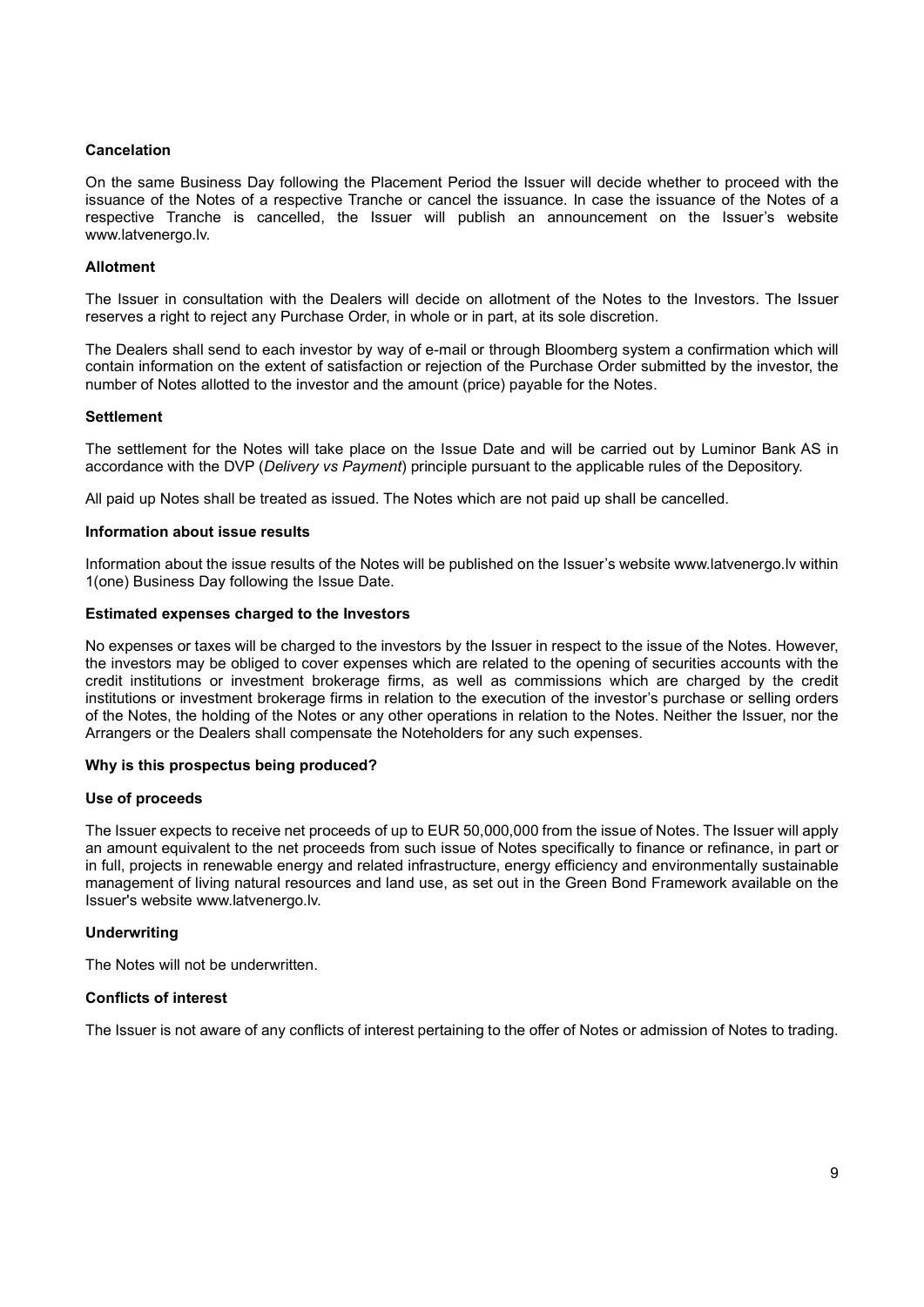# PIELIKUMS – KONKRĒTĀS EMISIJAS KOPSAVILKUMS

## E. Ievads un brīdinājumi

Šis kopsavilkums ("Kopsavilkums") ir jālasa kā Pamatprospekta ievads, un jebkurš lēmums ieguldīt Obligācijās ir jābalsta uz ieguldītāja vērtējumu par visu Pamatprospektu kopumā. Civiltiesiskā atbildība saistībā ar šo Kopsavilkumu gulstas tikai uz tām personām, kas sagatavojušas Kopsavilkumu, tostarp veikušas jebkādu tā tulkojumu, bet tikai tādā gadījumā, ja Kopsavilkums ir maldinošs, neprecīzs vai, lasot to kopā ar pārējām Pamatprospekta daļām, pretrunīgs, vai, ja, lasot to kopā ar pārējām Pamatprospekta daļām, nav sniegta pamatinformācija, lai palīdzētu ieguldītājiem apsvērt, vai ieguldīt Obligācijās. Ieguldīšana Obligācijās ir saistīta ar riskiem, un ieguldītājs var zaudēt visu ieguldīto kapitālu vai tā daļu. Ja tiesā ir celta prasība par Pamatprospektā ietverto informāciju, ieguldītājam saskaņā ar valsts tiesībām var būt jāsedz Pamatprospekta tulkošanas izmaksas pirms tiesvedības sākšanas.

| Obligāciju nosaukums un<br>starptautiskais vērtspapīru<br>identifikācijas numurs (ISIN):             | AS "Latvenergo" EUR 50 000 000 0,5 procentu Obligācijas ar<br>dzēšanas termiņu 2028.gadā, ISIN: LV0000802460 ("Obligācijas")                                                                                                                                                                                                                             |
|------------------------------------------------------------------------------------------------------|----------------------------------------------------------------------------------------------------------------------------------------------------------------------------------------------------------------------------------------------------------------------------------------------------------------------------------------------------------|
| Emitenta identitāte un<br>kontaktinformācija, kā arī<br>juridiskās personas identifikators<br>(LEI): | AS "Latvenergo", akciju sabiedrība, kas ir reģistrēta Latvijas<br>Republikas komercreģistrā ar reģistrācijas numuru: 40003032949, LEI:<br>213800DJRB539Q1EMW75, juridiskā adrese: Pulkveža Brieža iela 12,<br>Rīga, LV-1230, tālrunis: +371 67 728 222, e-pasts: info@latvenergo.lv,<br>tīmekļa vietne: www.latvenergo.lv ("Emitents" vai "Sabiedrība"). |
| Kompetentās iestādes, kas<br>apstiprinājusi Pamatprospektu,<br>identitāte un kontaktinformācija:     | Finanšu un kapitāla tirgus komisija ("FKTK"), Kungu iela 1, Rīga, LV-<br>1050, Latvija, tālrunis: +371 2 6515221, e-pasts: fktk@fktk.lv.                                                                                                                                                                                                                 |
| Pamatprospekta apstiprināšanas<br>datums Emitenta valdē:                                             | 2021. gada 20. aprīlis                                                                                                                                                                                                                                                                                                                                   |
| Pamatprospekta apstiprināšanas<br>datums FKTK:                                                       | 2021. gada 27. aprīlis                                                                                                                                                                                                                                                                                                                                   |

## F. Pamatinformācija par Emitentu

## Kas ir vērtspapīru Emitents?

AS "Latvenergo", akciju sabiedrība, kas ir dibināta un darbojas saskaņā ar Latvijas Republikas tiesību aktiem, reģistrēta Latvijas Republikas komercreģistrā ar reģistrācijas numuru: 40003032949, juridiskā adrese: Pulkveža Brieža iela 12, Rīga, LV-1230. AS "Latvenergo" LEI ir 213800DJRB539Q1EMW75.

## Galvenās darbības jomas

Sabiedrības un tās meitas sabiedrību ("Koncerns") darbība ir organizēta divos darbības segmentos: (i) ražošana un tirdzniecība; un (ii) sadale. Ražošanas un tirdzniecības segments ietver elektroenerģijas un siltumenerģijas ražošanu, ko veic Sabiedrība un SIA "Liepājas enerģija", kā arī elektroenerģijas un dabasgāzes tirdzniecību Baltijas valstīs, ko nodrošina Sabiedrība un tās meitas sabiedrības Elektrum Eesti OÜ un Elektrum Lietuva, UAB, un obligātā elektroenerģijas iepirkuma administrēšanu Latvijā, ko nodrošina meitas sabiedrība SIA "Enerģijas publiskais tirgotājs". Sadales segments nodrošina elektroenerģijas sadales pakalpojumus Latvijā. Pakalpojumus nodrošina Sabiedrības meitas sabiedrība AS "Sadales tīkls", kas ir valsts lielākais sadales sistēmas operators. Līdz 2020. gada 9. jūnijam Koncerna darbības ietvēra arī trešo segmentu - pārvades sistēmas aktīvu nomu. 2020.gada 10.jūnijā Sabiedrības meitas uzņēmums AS "Latvijas elektriskie tīkli" (pārvades sistēmas aktīvu īpašnieks un šī segmenta pakalpojumu sniedzējs) tika nodalīts no Koncerna.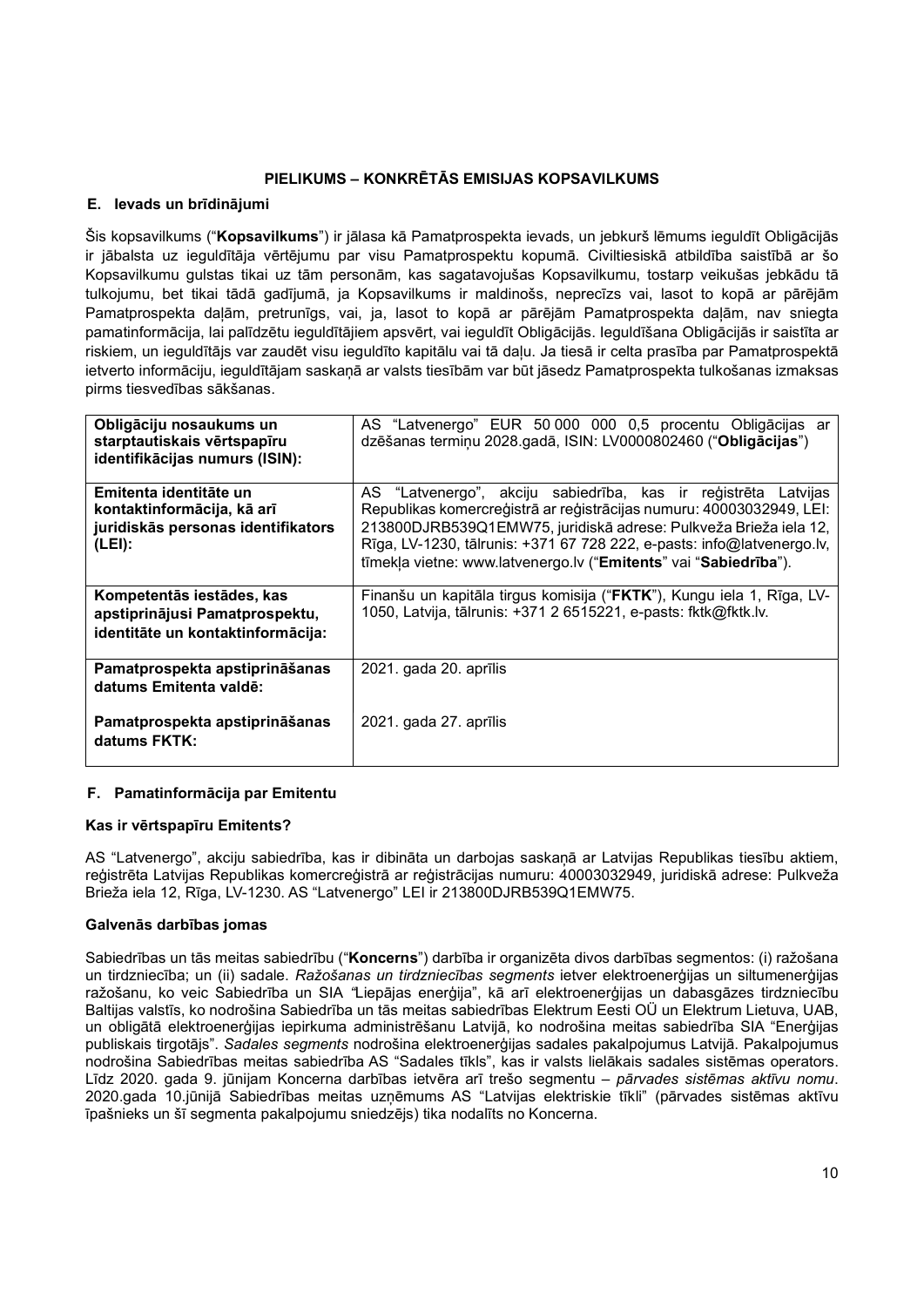## Akcionārs

Visas Sabiedrības akcijas pieder Latvijas Republikai. Sabiedrības akciju turētājs ir Latvijas Republikas Ekonomikas ministrija. Akcionāra intereses akcionāru sapulcēs pārstāv Ekonomikas ministrijas valsts sekretārs vai kāda cita tā pilnvarota persona.

## Valde

Sabiedrības padome sastāv no padomes priekšsēdētāja Ivara Golsta, padomes priekšsēdētāja vietnieka Kaspara Rokena un šādiem padomes locekļiem – Toms Siliņš, Aigars Laizāns un Gundars Ruža.

Sabiedrības valde sastāv no valdes priekšsēdētāja Guntara Baļčūna un šādiem valdes locekļiem - Kaspars Cikmačs, Arnis Kurgs un Uldis Mucinieks. G.Balčūna pilnvaru termiņš ilgst līdz 2025. gada 15.novembrim, un viņš ir iecelts par valdes priekšsēdētāju līdz valdes pastāvīgā sastāva izveidei. K.Cikmača amata pilnvaru termiņš ilgst līdz 2023. gada 24.septembrim. A.Kurgs un U.Mucinieks ir iecelti par pagaidu valdes locekļiem līdz valdes pastāvīga sastāva izveidei.

## Revidents

Koncerna konsolidētos un Sabiedrības gada pārskatus par finanšu gadiem, kas noslēdzās 2019.gada 31.decembrī un 2020.gada 31.decembrī, ir revidējusi PricewaterhouseCoopers SIA, reģistrācijas numurs: 40003142793, juridiskā adrese: Kr. Valdemāra iela 21-21, Rīga, LV – 1010, Latvija. PricewaterhouseCoopers SIA ir iekļauta Latvijas Zvērinātu revidentu asociācijas uzturētajā Zvērinātu revidentu komercsabiedrību reģistrā, un tai ir izsniegta zvērinātu revidentu komercsabiedrības licence Nr.5.

## Kāda ir galvenā finanšu informācija par Emitentu?

Turpmākajā tabulā sniegts Koncerna konsolidēto finanšu rādītāju un galveno darbības rādītāju kopsavilkums par finanšu gadiem, kas noslēdzās 2019.gada 31.decembrī un 2020.gada 31.decembrī. Tabulā ietvertā informācija ir izvilkums (neveicot nekādus būtiskus labojumus) no revidētājiem Koncerna konsolidētajiem un Sabiedrības gada pārskatiem par finanšu gadiem, kas noslēdzās 2019. gada 31.decembrī un 2020.gada 31.decembrī, un ir lasāma kopsakarā ar tiem. Koncerna konsolidētie un Sabiedrības gada pārskati ir sagatavoti saskaņā ar Starptautiskajiem finanšu pārskatu standartiem (IFRS).

|                                                  |                  | Gads, kas noslēdzās 31. decembrī |         |  |
|--------------------------------------------------|------------------|----------------------------------|---------|--|
|                                                  |                  | 2019                             | 2020    |  |
| Galvenie finanšu dati (Koncerns)                 |                  |                                  |         |  |
| leņēmumi*                                        | $€$ milj.        | 842                              | 773     |  |
| EBITDA*                                          | $€$ milj.        | 244                              | 278     |  |
| Saimnieciskās darbības peļņa*                    | $€$ milj.        | 100                              | 121     |  |
| Peļņa                                            | $€$ milj.        | 94                               | 116     |  |
| Aktīvi                                           | $\epsilon$ milj. | 3865                             | 3 3 5 9 |  |
| Pašu kapitāls                                    | € milj.          | 2 2 6 5                          | 2 1 1 8 |  |
| Neto aizņēmumi (koriģēts)*                       | $€$ milj.        | 564                              | 556     |  |
| Investīcijas                                     | $€$ milj.        | 229                              | 169     |  |
| Aktīvu atdeve (ROE)                              | procenti         | 4,1                              | 5,3     |  |
| Neto aizņēmumi pret pašu kapitālu<br>(koriģēts)* | procenti         | 25                               | 26      |  |
| Neto aiznēmumi pret EBITDA<br>(koriģēts)*        | reizes           | 2,2                              | 2,0     |  |
| Neto naudas plūsma (Koncerns)                    |                  |                                  |         |  |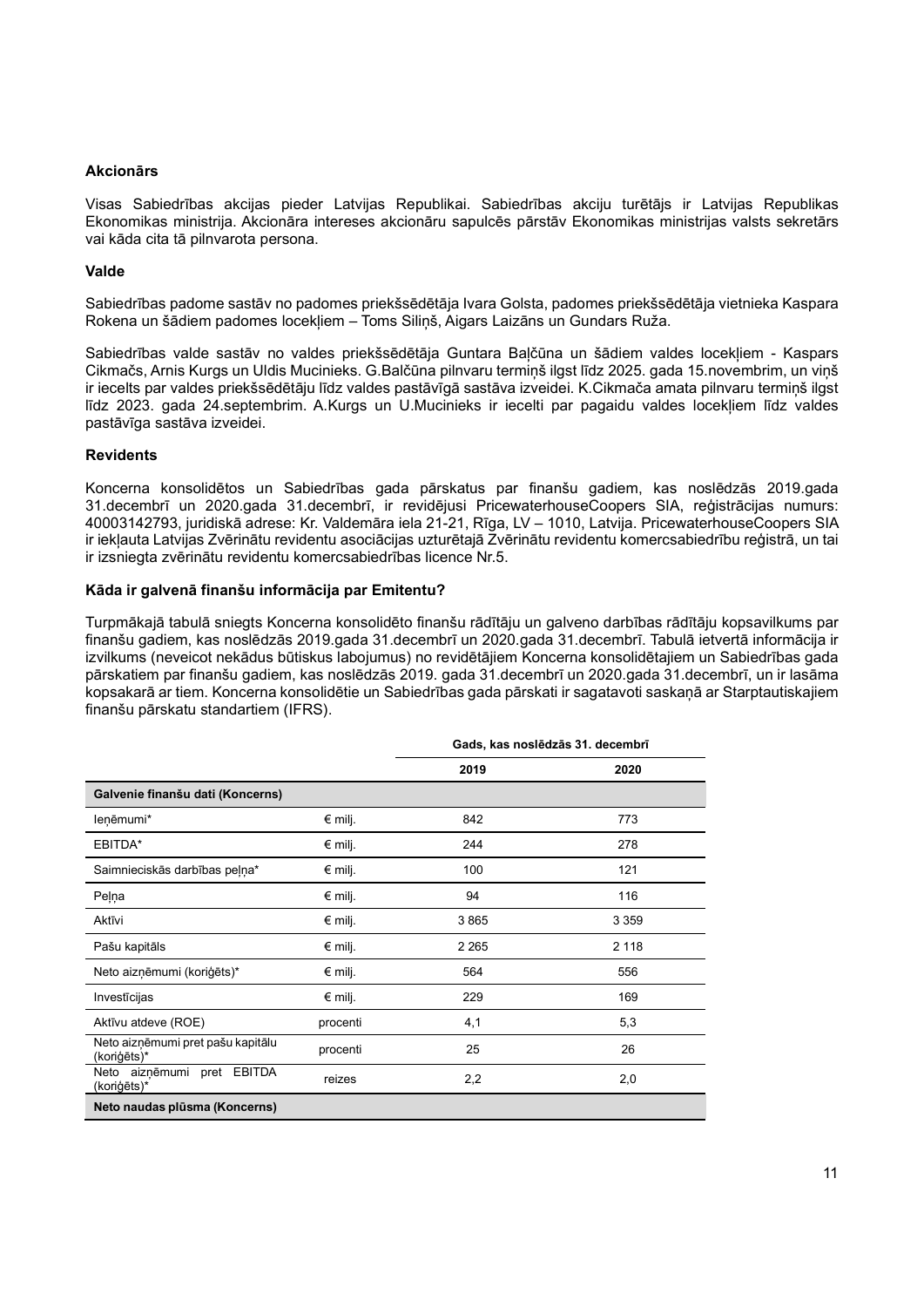| - no pamatdarbības                         | $€$ milj. | 315     | 291     |  |
|--------------------------------------------|-----------|---------|---------|--|
| - no finansēšanas darbības                 | $€$ milj. | (67)    | (267)   |  |
| - no ieguldīšanas darbības                 | $€$ milj. | (255)   | (46)    |  |
| Saimnieciskās darbības rādītāji (Koncerns) |           |         |         |  |
| Pārdotā elektroenerģija, ieskaitot:        | GWh       | 9 2 5 9 | 8854    |  |
| Mazumtirdzniecībā 1)                       | GWh       | 6 5 0 5 | 6 3 9 4 |  |
| Vairumtirdzniecība <sup>2)</sup>           | GWh       | 2 7 5 4 | 2460    |  |
| Mazumtirdzniecībā<br>pārdotā<br>dabasgāze  | GWh       | 303     | 516     |  |
| Elektroenerģijas izstrāde                  | GWh       | 4880    | 4 2 4 9 |  |
| Siltumenerģijas izstrāde                   | GWh       | 1842    | 1702    |  |

(\*) Neietverot pārtraukto darbību (pārvades sistēmas aktīvu noma). 2020.gada 10.jūnijā pārvades sistēmas aktīvi tika nodalīti no Koncerna

 $3$ ) lekļaujot saimniecisko patērinu

4) Tai skaitā obligātā iepirkuma ietvaros iepirktās enerģijas pārdošana Nord Pool

Revidentu ziņojumos par Koncerna konsolidētajiem un Sabiedrības gada pārskatiem par finanšu gadiem, kas noslēdzās 2019.gada 31.decembrī un 2020.gada 31.decembrī, nav ietverti būtiski iebildumi.

## Kādi ir Emitentam raksturīgie būtiskākie riski?

Ar Daugavas hidroelektrostaciju darbību saistītie ģeotehniskie riski. Lielāko daļu elektroenerģijas Sabiedrība saražo valsts trijās lielākajās hidroelektrostacijās ("HES") – Pļaviņu HES, Rīgas HES un Ķeguma HES. Hidroelektrostaciju darbība ir saistīta ar ekspluatācijas riskiem, kas var novest pie fiziskiem bojājumiem, tehniskas dabas traucējumiem, atbildību pret trešajām personām, kaitējumu videi un citiem bojājumiem vai zaudējumiem. Šāda riska iestāšanās var pakļaut Koncernu kompensācijas prasībām un radīt papildu darbības izmaksas, tādejādi nelabvēlīgi ietekmējot Koncerna finansiālo stāvokli un Emitenta spēju izpildīt no Obligācijām izrietošās saistības.

Termoelektrostaciju bojājumu risks. Lielāko daļu Sabiedrības saražotā siltumenerģijas apjoma saražo divās termoelektrostacijās ("TEC"). Ugunsgrēka vai eksplozijas gadījumā pastāv risks pilnībā zaudēt TEC staciju vai kādu tā energobloku. Šāda riska iestāšanās var pakļaut Koncernu kompensācijas prasībām un radīt papildu darbības izmaksas, tādejādi nelabvēlīgi ietekmējot Koncerna finansiālo stāvokli un Emitenta spēju izpildīt no Obligācijām izrietošās saistības.

Koncerna aizņēmumu portfeļa piespiedu pirmstermiņa atmaksas risks. Koncerna noslēgtie ilgtermiņa aizdevuma līgumi un obligāciju dokumentācija ietver noteiktus finanšu nosacījumus un citus apliecinājumus un saistības, kuru pārkāpšana varētu novest pie saistību neizpildes gadījuma iestāšanās un izsniegto aizdevumu un emitēto obligāciju pirmstermiņa atmaksas pienākuma.

Obligātās iepirkumu komponentes un jaudas maksājumu atbalsta sistēmas atcelšana. Spēkā esošie Latvijas Republikas tiesību akti piešķir Sabiedrības meitas sabiedrībai SIA "Enerģijas publiskais tirgotājs" tiesības veikt obligātā iepirkuma administrēšanas funkcijas. Ņemot vērā politisko apņemšanos samazināt obligātā iepirkuma komponentes klātbūtni patērētāju elektroenerģijas rēķinos Latvijā, pastāv risks, ka obligātā iepirkuma izmaksas varētu tikt samazinātas uz Koncerna rēķina. Grozījumi spēkā esošajā obligātā iepirkuma tiesiskajā regulējumā, kā rezultātā tiks ieviestas izmaiņas obligātā iepirkuma administrēšanas procesā vai arī radīs situāciju, ka radušās obligātās iepirkuma izmaksas nevarēs atgūt pilnā apmērā, var būtiski negatīvi ietekmēt Koncerna finansiālo stāvokli.

Makroekonomiskās situācijas ietekme uz darbības rezultātiem. Koncerna darbības rezultāti ir atkarīgi no Latvijas makroekonomiskās situācijas. Koncerna darbību jo īpaši ietekmē tādi faktori kā Latvijas IKP līmenis, rūpnieciskās ražošanas līmenis, inflācijas līmenis, degvielas cenas, bezdarba līmenis, svārstības patērētāju labklājības līmenī un Latvijas Republikas fiskālā politika. Turklāt Covid-19 ir ietekmējis noskaņojumu attiecībā uz ieguldījumu veikšanu pasaules līmenī, izraisot būtisku nestabilitāti pasaules kapitāla tirgos. Covid-19 izplatīšanās ir izraisījusi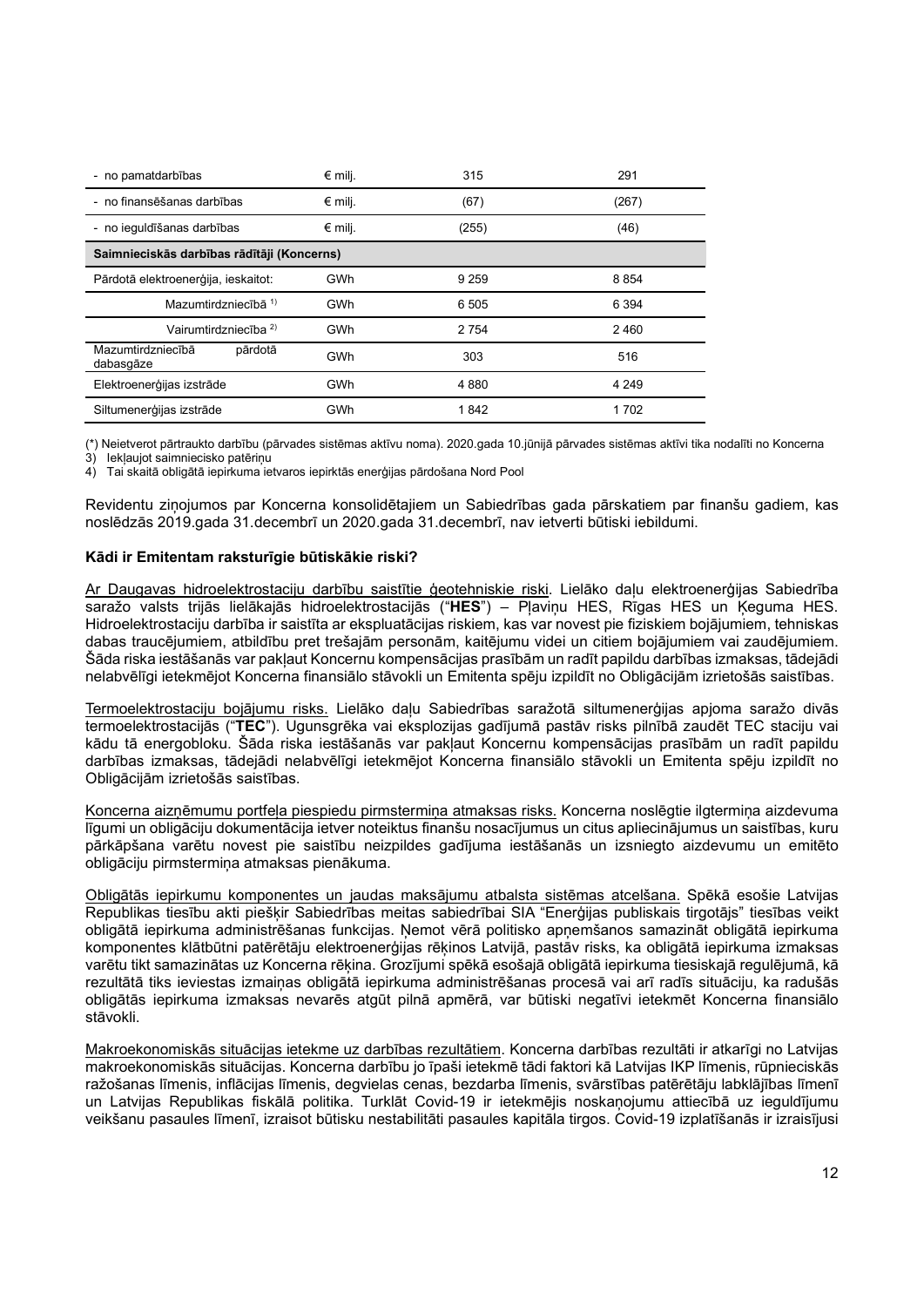starptautiskās ceļošanas un sabiedriskā transporta ierobežojumus, kavējumus preču pārvadājumos, un ilgstošu darbavietu slēgšanu, kas varētu turpināt radīt būtiskas negatīvas sekas pasaules ekonomikai un Latvijai.

Kapitālieguldījumu projektu risks. Koncerns ir izveidojis kapitālieguldījumu programmu, kas ir paredzēta Koncerna ražošanas iekārtu, kā arī sadales sistēmu aktīvu modernizācijai. Pastāv risks, ka radīsies izmaksu pārsniegums, tiks kavēti projektu izpildes termini vai iestāsies kādi līdzīgi ar esošajiem vai potenciālajiem kapitālieguldījumu projektiem saistīti faktori, kas var būtiski nelabvēlīgi ietekmēt Koncerna darbību un finansiālo stāvokli.

Stratēģisko lēmumu risks. Vienlaicīgi ar kaimiņvalstu elektroenerģijas tirgu atvēršanu Koncerns uzsāka darbību Igaunijas un Lietuvas tirgos. Pastāv risks, ka Koncerna tirgus daļa var samazināties, kā arī risks, ka Koncerns nespēs sasniegt iecerēto tirgus daļas pieaugumu, kas tādējādi atstās nelabvēlīgu ietekmi uz Koncerna komercdarbību un finansiālo stāvokli. Turklāt pastāv arī risks, ka Koncerns varētu iziet no kāda no esošajiem tirgiem, ņemot vērā dažādus apsvērumus, ieskaitot ekonomiskos un stratēģiskos apsvērumus, kā arī ciest zaudējumus, ienākot jaunos tirgos. Šāda situācija var ietekmēt Koncerna darbību un finansiālo stāvokli.

Elektroenerģijas cenu svārstību risks. Koncerna elektroenerģijas ražošanas portfelis pilnībā nenodrošina elektroenerģijas piegādes portfeļa vajadzības, tādejādi gada griezumā aptuveni viena trešā daļa no Koncerna gada elektroenerģijas piegādēm mazumtirdzniecības sektoram ir pakļautas tirgus cenas riskam. Gadījumā, ja riska ierobežošanas pasākumi nenodrošinās nepieciešamo efektivitāti, tas var būtiski nelabvēlīgi ietekmēt Koncerna finanšu stāvokli.

Sezonalitāte un klimata pārmainas. Koncerna vispārējo finanšu stāvokli var ietekmēt sezonalitāte, laika apstākļu nepastāvīgums un ilgtermiņa klimata pārmaiņas, kas ietekmē HES saražoto elektroenerģiju un/vai TEC darba stundas, darbojoties koģenerācijas režīmā. Ikgadējā ūdens līmeņa samazinājums Daugavā, krītoties zem ilgtermiņa vidējā līmeņa, un/vai netipiski silti laika apstākļi rudens un ziemas mēnešos var novest pie Koncerna spēkstacijās saražotā ikgadējā elektroenerģijas apjoma krituma, pakļaujot Koncernu elektroenerģijas iepirkuma cenu riskam un zemākiem peļņas rādītājiem. Ilgtermiņa klimata pārmaiņas var izraisīt pastāvīgas izmaiņas enerģijas ražošanas praksē un tādejādi nelabvēlīgi ietekmēt Koncerna komercdarbību un finanšu rādītājus.

Regulētā tirgus risks. Koncerna ieņēmumi no darbības regulētajā tirgū ir lielā mērā atkarīgi no Sabiedrisko pakalpojumu regulēšanas komisijas apstiprinātajiem un/vai Latvijas Republikas tiesību aktos noteiktajiem pakalpojumu tarifiem. Pastāv risks, ka regulētie tarifi nesegs visas Koncerna izmaksas, ja elektroenerģijas sadales sistēmas pakalpojumu tarifu aprēķini tiks balstīti uz nepamatoti zemu regulējamo aktīvu bāzi vai kapitāla atdeves likmi, kas neatbilst tirgus likmei. Turklāt būtiski nelabvēlīgu ietekmi uz Koncerna darbību var atstāt arī Koncerna darbības valstu regulējošo iestāžu kavējumi pieņemt nepieciešamos lēmumus, kā arī izmaiņas vietējā vai ES tiesiskajā vidē, kas regulē attiecīgos jautājumus.

Informācijas sistēmu, komunikācijas tīkla infrastruktūras un kiberuzbrukumu risks. Koncerna darbības nodrošināšanai viens no būtiskiem elementiem ir Latvenergo korporatīvais tīkls (tehnoloģisko datu un balss pārraides pakalpojumi), kuru veido maģistrālie kabeli, piekļuves kabeli, radiotorni un radiomasti, sakaru telpas, datu pārraides kanāli un citas tīkla veidojošās iekārtas. Galvenie faktori, kas var kritiski ietekmēt Latvenergo korporatīvo tīklu, ir fiziskie bojājumi (optisko škiedru un vara kabelu bojājumi), tehnoloģiskās atteices (tīkla iekārtu bojājumi, programmatūras kļūdas), elektroapgādes traucējumi (atslēgumi, pārspriegums), ugunsgrēks, plūdi, cilvēciskais faktors, trešo personu apzināti nodarīts kaitējums, kiberuzbrukumi un izkliedēto pakalpojuma atteices uzbrukumi Koncerna interneta resursiem. Iestājoties minētajiem riskiem, varētu tikt ietekmēta Koncerna darbības efektivitāte un spēja novērst, kā arī atbilstoši un operatīvi reaģēt, lai novērstu, Koncerna IS infrastruktūras bojājumu vai darbības pārrāvumu nelabvēlīgo ietekmi, kas var būtiski nelabvēlīgi ietekmēt Koncerna reputāciju, finansiālo stāvokli, aktīvus, komercdarbību un darbības rezultātus.

Darījuma partneru risks. Darījuma partnera finansiālās grūtības vai kādas valsts iestādes un/vai citas institūcijas pieņemts lēmums par tā darbības apturēšanu, tostarp piemērotās ekonomiskās sankcijas vai embargo, var būtiski nelabvēlīgi ietekmēt Koncerna darbību un/vai finanšu stāvokli. Darījuma partneru risks var radīt Koncernam būtiskus finansiālos zaudējumus, ieskaitot, bet neaprobežojoties ar, no klientiem nesaņemtajiem ieņēmumiem, nespēju piekļūt Koncerna norēķinu kontos esošajiem līdzekļiem, piesaistītajam finansējumam vai kapitālieguldījumiem projektos, kuru izpilde ir atlikta vai kavēta u.c. Ar apjomīgiem kapitālieguldījumiem saistītu projektu apturēšana vai atlikšana uz būtisku laiku var ne tikai ietekmēt Koncerna finanšu stāvokli, bet arī tā darbību, ietekmējot Koncerna sniegto pakalpojumu kvalitāti vai Koncerna reputāciju.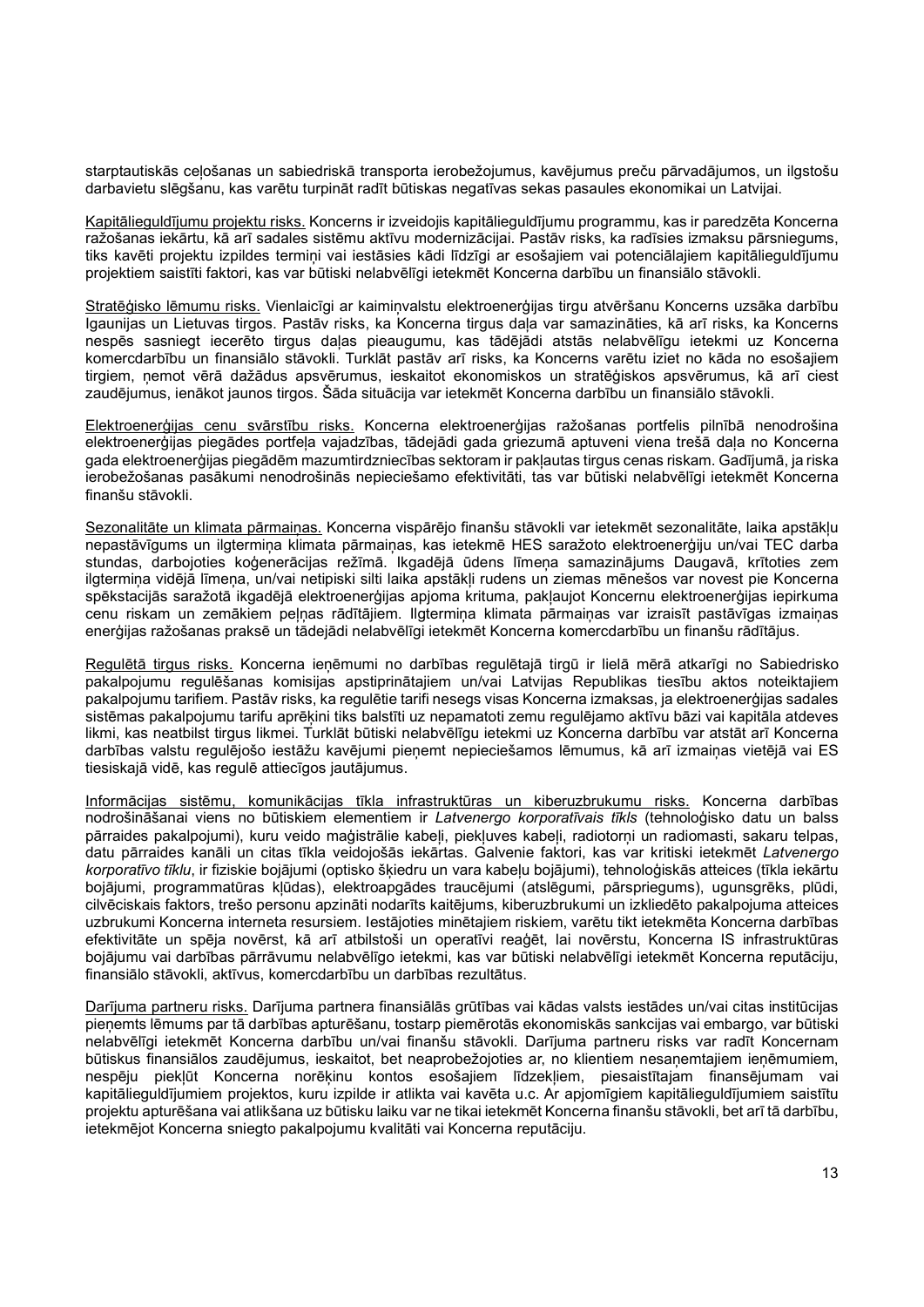## G. Pamatinformācija par vērtspapīriem

## Kādas ir vērtspapīru galvenās īpašības?

Obligāciju veids: Obligācijas ir dematerializēti uzrādītāja parāda vērtspapīri, kas var tikt atsavināti bez jebkādiem ierobežojumiem un var tikt iekīlāti. Obligācijas ir iegrāmatotas Nasdaq CSD SE ("Depozitārijs").

### ISIN: LV0000802460

Pārvedamība: Obligācijas nevar tikt piedāvātas, pārdotas, tālākpārdotas, pārvestas vai nodotas tādās valstīs vai jurisdikcijās vai citādi tādos apstākļos, kur šādu pasākumu īstenošana ir prettiesiska vai paredz papildu pasākumu īstenošanu, kādi nav paredzēti Latvijas Republikas tiesību aktos, ieskaitot Amerikas Savienotās Valstis, Austrāliju, Japānu, Kanādu, Honkongu, Dienvidāfriku, Singapūru un atsevišķas citas jurisdikcijas. Tāpat Obligacionāriem ir aizliegts tālākpārdot, pārvest vai nodot Obligācijas kādai personai veidā, kas varētu tikt uzskatīts par vērtspapīru publisko piedāvājumu.

Statuss un nodrošinājums: Obligācijas veido tiešas, nenodrošinātas un bezgarantiju Emitenta saistības, kas kategorizējamas pari passu viena pret otru, kā arī attiecībā pret visām Emitenta nenodrošinātām, bezgarantiju un nesubordinētām parādsaistībām, neparedzot jebkādas priekšrocības, izņemot saistības, kas atbilstoši piemērojamo tiesību aktu prasībām uzskatāmas par prioritārām.

Valūta: EUR.

Nominālvērtība: Katras Obligācijas nominālvērtība ir EUR 1000.

Emisijas cena: Obligāciju emisijas cena ir EUR 997,05.

Minimālā ieguldījuma summa: Minimālā ieguldījuma summa, parakstoties uz Obligācijām, ir EUR 100 000 (viens simts tūkstoši eiro).

Procentu likme: Par Obligācijām tiek aprēķināti procenti pēc fiksētas gada procentu likmes 0,5 procenti, kas ir maksājami katra gada 17.maijā.

Dzēšanas datums: Obligācijas tiek atmaksātas to nominālvērtībā pilnā apmērā 2028.gada 17.maijā.

Pirmstermiņa atpirkšana: Emitents ir tiesīgs jebkurā brīdī 3 (trīs) mēnešu periodā pirms noteiktā Obligāciju dzēšanas termiņa atpirkt katras Sērijas Obligācijas pilnībā, bet nevis kādu to daļu, par cenu, kas ir vienāda ar Obligāciju nominālvērtību kopā ar uzkrātajiem procentiem.

Atpirkšana, pamatojoties uz nodokļu apsvērumiem: Emitents ir tiesīgs atpirkt Obligācijas, pamatojoties uz nodokļu apsvērumiem, pilnībā, bet nevis kādu to daļu, par cenu, kas ir vienāda ar Obligāciju nominālvērtību kopā ar uzkrātajiem procentiem.

Kontroles maiņa: Kontroles maiņas gadījumā, kam seko kredītreitinga noņemšana vai samazināšana zem noteikta līmeņa, Obligacionāri ir tiesīgi pieprasīt no Emitenta atpirkt tiem piederošās Obligācijas vai pēc Emitenta ieskatiem nodrošināt tiem piederošo Obligāciju iegādi.

**Ieķīlāšanas/apgrūtināšanas aizliegums (Negative pledge):** Emitentam ir saistoši tā īpašuma ieķīlāšanas/apgrūtināšanas aizlieguma (negative pledge) noteikumi.

No kāda cita līguma izrietoša saistību neizpildes gadījuma iestāšanās (Cross default): Emitentam ir saistoši no kāda cita līguma izrietoša saistību neizpildes gadījuma iestāšanās (Cross default) noteikumi.

Nodokļi: Visi Emitenta maksājumi attiecībā uz Obligācijām tiek veikti, neieturot un neatskaitot jebkādus esošus vai potenciālos nodokļus, nodevas, aprēķinātās nodokļu summas vai valsts noteiktos maksājumus, neatkarīgi no to veida ("Nodokļi"), izņemot gadījumus, kad šādu Nodokļu ieturēšanu vai atskaitīšanu paredz Latvijas Republikas tiesību akti. Šādā gadījumā Emitents veic tādus papildu maksājumus, lai pēc šāda ieturējuma vai atskaitījuma, Obligacionāri saņemtu maksājumu tādā apmērā, kāds tiem pienāktos, ja šāds ieturējums vai atskaitījums netiktu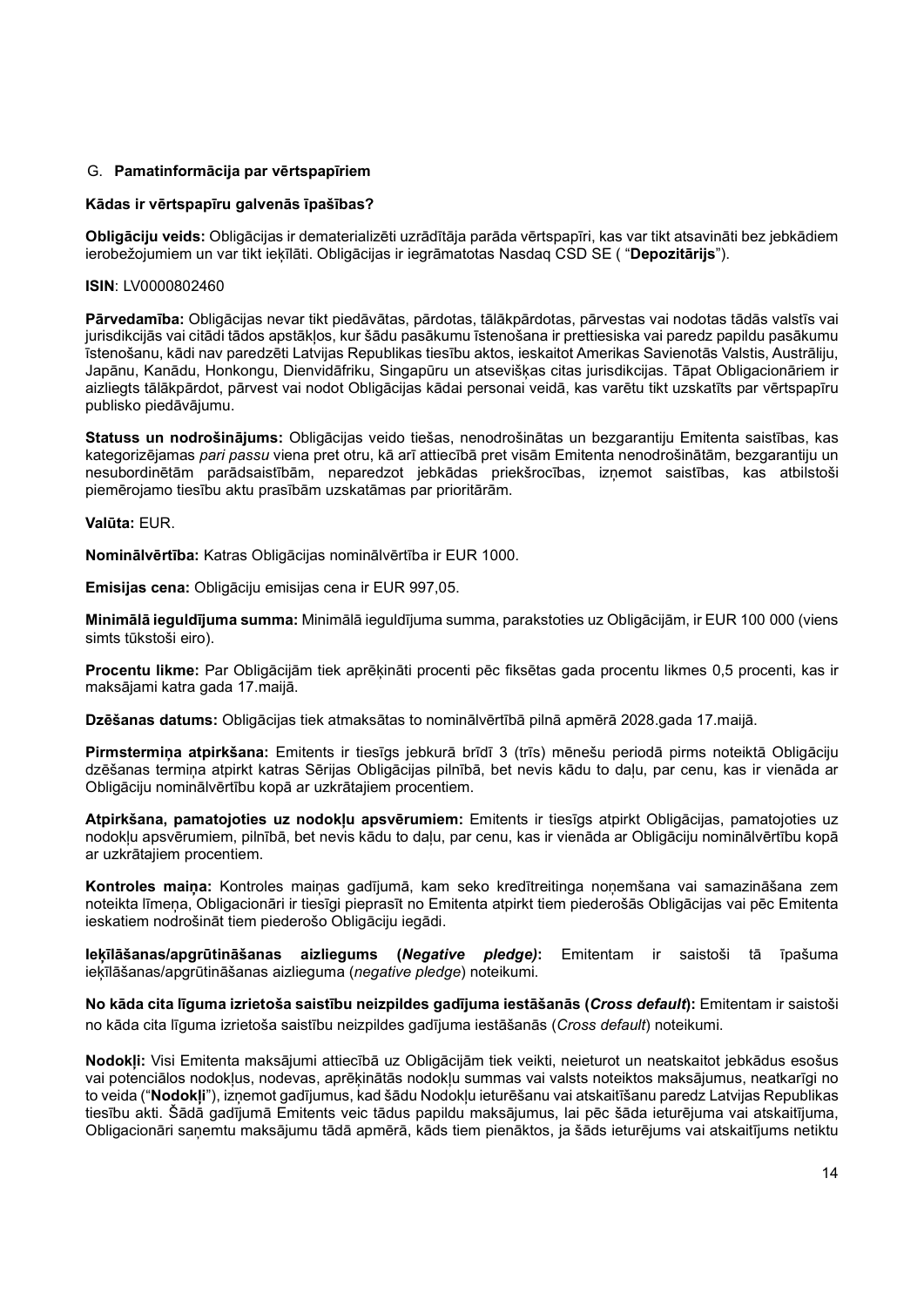piemērots, ar nosacījumu, ka attiecībā uz Obligacionāra vai tā vārdā turētām Obligācijām netiek maksātas šādas papildu summas, ja Obligacionārs tiek pakļauts šādām Nodokļu saistībām attiecībā uz Obligāciju, pamatojoties uz Obligacionāra cita veida saistību ar Latvijas Republiku, kas nav saistīta ar Obligāciju turēšanu.

Piemērojamie tiesību akti: Latvijas Republikas tiesību akti.

Strīdu risināšana: Ikviens strīds, kas rodas saistībā ar vai izriet no Obligācijām, tiek risināts Latvijas Republikas tiesās pēc piekritības.

### Kur tiks tirgoti vērtspapīri?

Ne vēlāk kā trīs mēnešu laikā pēc attiecīgā Obligāciju laidiena emisijas dienas Akciju sabiedrībai "Nasdaq Riga", reģistrācijas numurs: 40003167049, juridiskā adrese: Valnu iela 1, Rīga, LV-1050, Latvija ("Nasdag Riga") saskaņā ar Nasdaq Riga prasībām tiks iesniegts pieteikums par Obligāciju iekļaušanu Nasdaq Riga Baltijas Parāda vērtspapīru sarakstā un tirdzniecības uzsākšanu.

### Kādi ir vērtspapīriem raksturīgie būtiskie riski?

Procentu un ieguldītās pamatsummas zaudēšanas risks. Gadījumā, ja Obligāciju spēkā esamības laikā Emitents tiek atzīts par maksātnespējīgu, tiek uzsākts Emitenta tiesiskās aizsardzības process vai ārpustiesas tiesiskās aizsardzības process, ieguldītājs var zaudēt par Obligācijām uzkrātos procentus un ieguldīto pamatsummu pilnā apmērā vai kādu tās daļu. Tikai un vienīgi ieguldītājs ir atbildīgs par ekonomiskajām sekām, kas izriet no tā pieņemtā lēmuma veikt ieguldījumu Obligācijās.

Garantijas vai nodrošinājuma neesamība. Obligācijas ir Emitenta nenodrošinātas saistības, kas nav pakļautas jebkādām garantijām. Tikai un vienīgi Emitents ir atbildīgs par tā nespēju izpildīt kādas no Obligācijām izrietošās maksājuma saistības, iestājoties to samaksas termiņam. Obligācijas ir nenodrošināti parāda instrumenti, un Emitenta maksātnespējas gadījumā Obligacionāri būs nenodrošinātie kreditori.

Nespēja vērst prasījumus pret Emitenta būtiskākajiem aktīviem. Emitentam pieder vairāki aktīvi, kas atbilstoši Latvijas Republikas tiesību aktos noteiktajai kārtībai var piederēt tikai Emitentam, tam pilnībā piederošām meitas sabiedrībām vai sabiedrībām, kuru vienīgais kapitāldaļu turētājs ir valsts. Tādēļ šie aktīvi nevar tikt nodoti kādai citai personai, kas nav Emitents, tā meitas sabiedrības vai valstij pilnībā piederoši uzņēmumi. Enerģētikas likuma 20.<sup>1</sup> panta otrajā daļā ir noteikti šādi neatsavināmie aktīvi: (i) Pļaviņu HES, Ķeguma HES un Rīgas HES uz Daugavas, (ii) AS "Latvenergo" TEC – 1 un AS "Latvenergo" TEC - 2; un (iii) Emitenta īpašumā esošie elektroenerģijas sadales tīkli, telekomunikāciju tīkli un iekārtas. Ievērojot to, ka minētie aktīvi nevar tikt atsavināti, tad pret tiem nav iespējams vērst nekādus prasījumus saistībā ar Obligācijām vai citādi. Turklāt Emitenta maksātnespējas gadījumā minētie aktīvi netiks izmantoti kreditoru prasījumu segšanai.

#### H. Pamatinformācija par vērtspapīru piedāvājumu un iekļaušanu tirdzniecībai regulētajā tirgū

### Pie kādiem nosacījumiem un kādos termiņos es varu ieguldīt šajos vērtspapīros?

#### Izvietošanas periods

Obligāciju izvietošanas periods ir 2021.gada 7.maijā no plkst. 09:00 līdz 13:15 ( "Izvietošanas periods"). Emitents ir tiesīgs lemt par Izvietošanas perioda pagarināšanu vai saīsināšanu.

### Pirkšanas rīkojumu iesniegšana

Ieguldītāji, kuri vēlas iegādāties Obligācijas, iesniedz Obligāciju pirkšanas rīkojumus ("Pirkšanas rīkojumi") Luminor Bank AS vai Swedbank AB (publ) ("Dīleri") jebkurā brīdī Izvietošanas perioda laikā.

Kopējais iegādāto un katrā Pirkšanas rīkojumā norādītais Obligāciju skaits nevar būt mazāks par Minimālo ieguldījuma summu.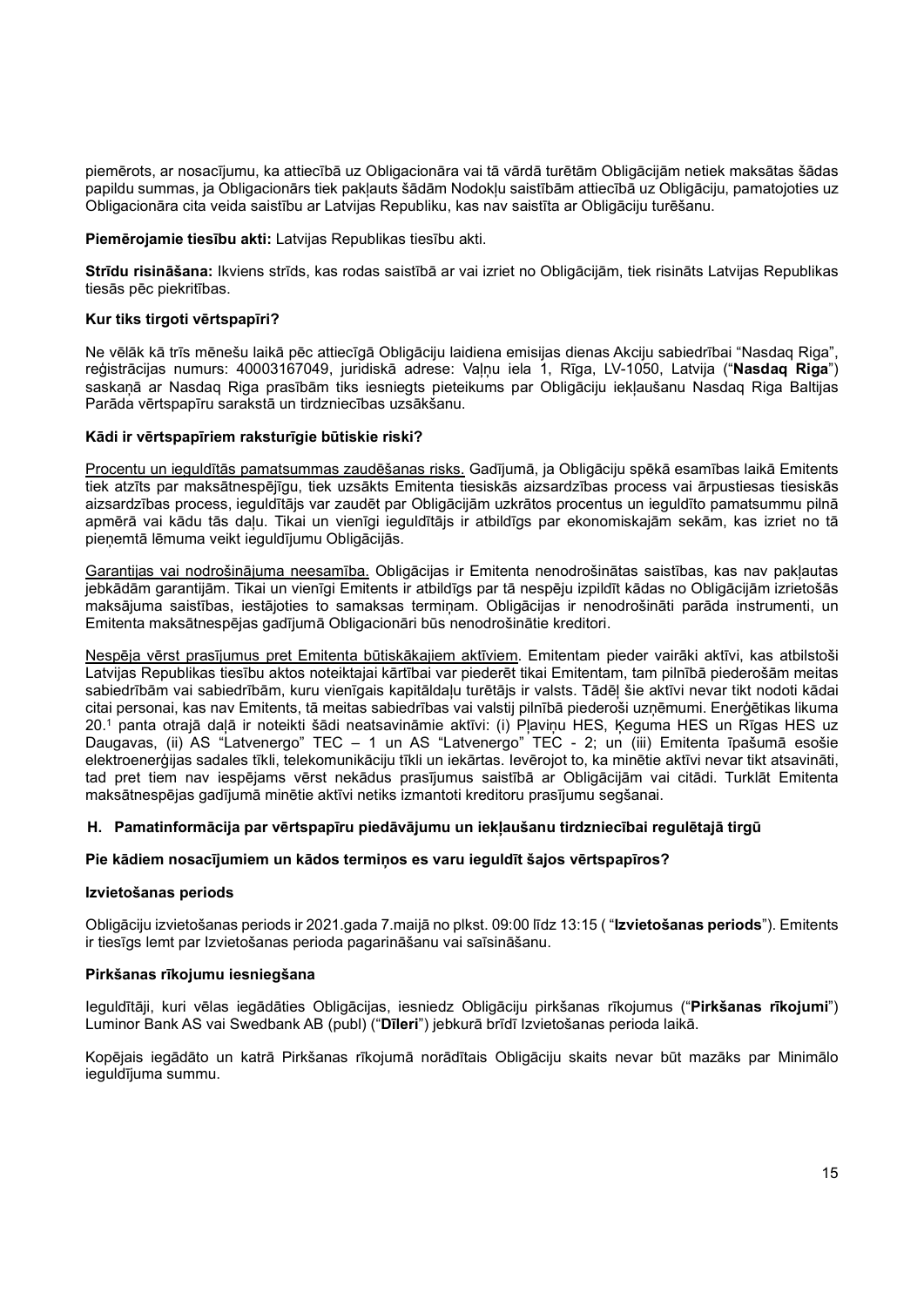Pirkšanas rīkojumi, kurus ir iesniegusi viena un tā pati fiziska vai juridiska persona, tiks apvienoti vienā rīkojumā, ja visi šādu rīkojumu parametri (izņemot pirkuma summu) sakrīt. Visi Pirkšanas rīkojumi veido saistošu un neatsaucamu apņemšanos iegādāties piešķirtās Obligācijas.

## Atcelšana

Tajā pašā Darba dienā pēc Izvietošanas perioda beigām Emitents lemj par konkrētā Obligāciju Laidiena emisijas turpināšanu vai atcelšanu. Gadījumā, ja konkrētā Obligāciju Laidiens tiek atcelts, Emitents publicē attiecīgu paziņojumu Emitenta interneta vietnē www.latvenergo.lv.

### **Pieškiršana**

Emitents, konsultējoties ar Dīleriem, pieņem lēmumu par Obligāciju piešķiršanu ieguldītājiem. Emitents patur tiesības pēc saviem ieskatiem pilnībā vai daļēji noraidīt ikvienu Pirkšanas rīkojumu.

Dīleri ar e-pasta vai Bloomberg sistēmas starpniecību nosūta katram ieguldītājam apstiprinājumu, kurā tiek ietverta informācija par apmēru, kādā ieguldītāja Pirkšanas rīkojums ir ticis apstiprināts vai noraidīts, ieguldītājam piešķirto Obligāciju skaitu un Obligāciju iegādes cenu.

### **Norēkini**

Norēķini par Obligācijām tiek veikti Emisijas datumā, un to nodrošina Luminor Bank AS, izmantojot DVP (Delivery vs Payment) principu atbilstoši Depozitārija noteikumiem.

Visas apmaksātās Obligācijas ir uzskatāmas par emitētām. Neapmaksātās Obligācijas tiek dzēstas.

### Informācija par emisijas rezultātiem

Informācija par Obligāciju emisijas rezultātiem tiks publicēta Emitenta interneta vietnē www.latvenergo.lv 1 (vienas) Darba dienas laikā pēc Emisijas datuma.

#### Ieguldītājiem piemērojamās izmaksas

Emitents nepiemēros ieguldītājiem nekādus nodokļu maksājumus vai izdevumus saistībā ar Obligāciju emisiju. Tomēr ieguldītājiem varētu būt pienākums segt izmaksas, kas ir saistītas ar vērtspapīru kontu atvēršanu kredītiestādēs vai ieguldījumu brokeru sabiedrībās, kā arī maksāt kredītiestādes vai ieguldījumu brokeru sabiedrību piemērotās komisijas par ieguldītāja Obligāciju pirkšanas un pārdošanas rīkojumu izpildi, Obligāciju turēšanu vai citām darbībām ar Obligācijām. Ne Emitents, ne Organizētāji, ne arī Dīleri nekompensē Obligacionāriem šādas izmaksas.

## Kādēļ tiek sagatavots šis prospekts?

#### Ieņēmumu izmantošana

Emitents paredz saņemt no Obligāciju emisijas tīros ieņēmumus līdz EUR 50 000 000. Emitents izmantos summu, kas ir vienāda ar tīrajiem ieņēmumiem no Obligāciju emisijas, lai pilnībā vai daļēji finansētu vai refinansētu atjaunojamās enerģijas un saistītās infrastruktūras, energoefektivitātes, dabas resursu un zemes izmantošanas ekoloģiski ilgtspējīgas pārvaldības projektus, kā to paredz Zaļo obligāciju satvars, atbilstoši informācijai, kas ir pieejama Emitenta interneta vietnē www.latvenergo.lv.

## Vienošanās par parakstīšanos uz vērtspapīriem

Uz Obligācijām neattieksies vienošanās par parakstīšanos uz vērtspapīriem.

#### Interešu konflikti

Atbilstoši Emitenta rīcībā esošajai informācijai, nepastāv nekādi interešu konflikti saistībā ar Obligāciju piedāvājumu vai iekļaušanu tirdzniecībā.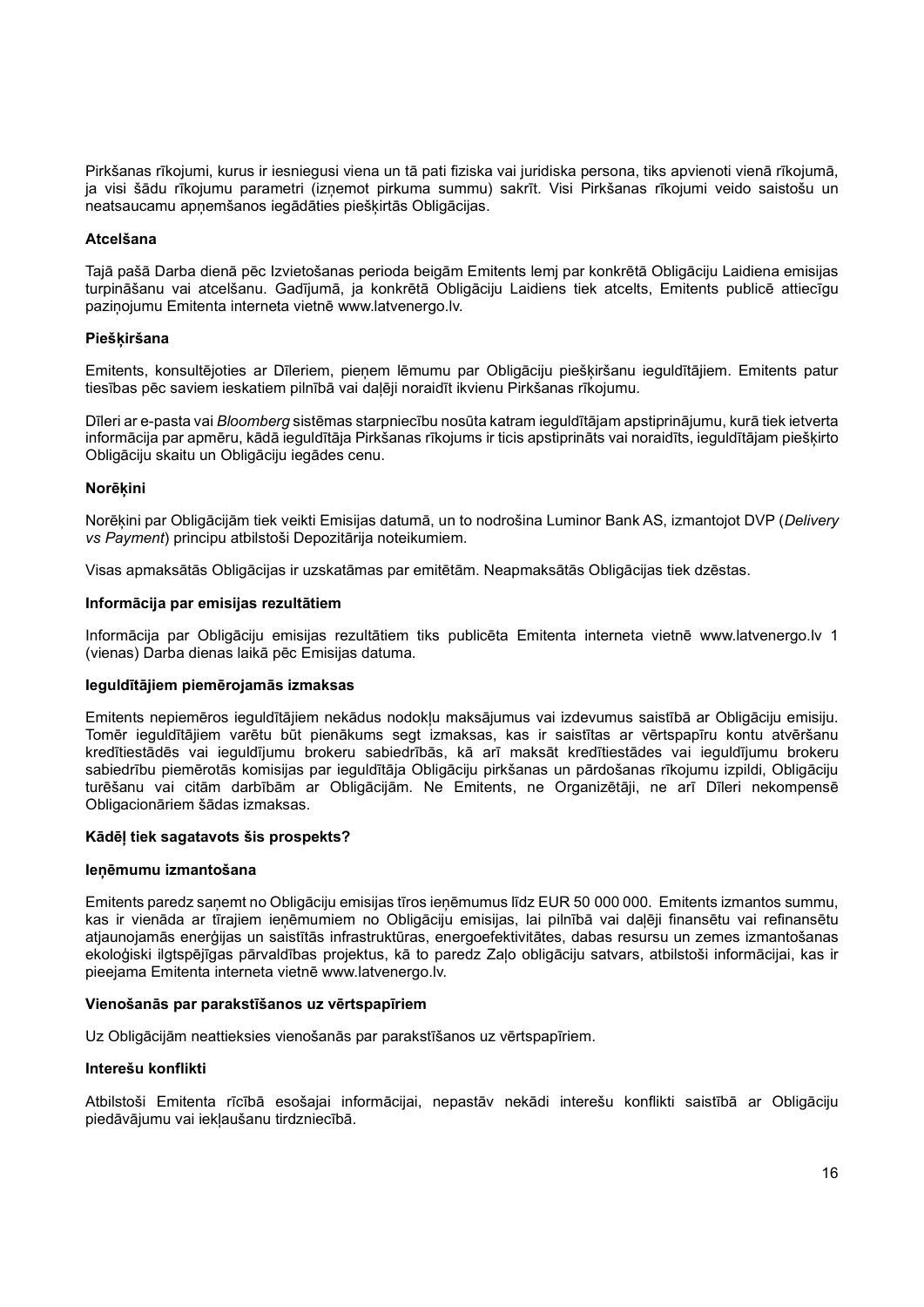# PRIEDAS – ATSKIROS EMISIJOS SANTRAUKA

# I. **Ivadas ir įspėjimai**

Ši santrauka (toliau – "Santrauka") turėtų būti skaitoma kaip Bazinio prospekto įvadas, o bet kokį sprendimą investuoti į Obligacijas investuotojas turėtų priimti remdamasis visu Baziniu prospektu. Civilinė atsakomybė už šią Santrauką numatyta tik tiems asmenims, kurie pateikė Santrauką, įskaitant visus jos vertimus, tačiau tik tuo atveju, jei Santrauka yra klaidinanti, netiksli ar nenuosekli, ją skaitant kartu su kitomis Bazinio prospekto dalims, arba Santraukoje, ją skaitant kartu su kitomis Bazinio prospekto dalimis, nepateikiama pagrindinė informacija, kuria siekiama padėti investuotojams apsispręsti, ar investuoti į Obligacijas. Investicijos į Obligacijas yra rizikingos ir investuotojas gali prarasti visą ar dalį investuoto kapitalo. Jei investuotojas teismui pateikia ieškinį dėl Baziniame prospekte esančios informacijos, pagal nacionalinę teisę ieškovui investuotojui prieš pradedant teismo procesą gali tekti padengti Bazinio prospekto vertimo išlaidas.

| Obligacijų pavadinimas ir<br>tarptautinis vertybinių popierių<br>identifikavimo numeris (ISIN):                | Latvenergo AS 50 000 000 EUR 0,5 proc. Obligacijos, išperkamos<br>2028 m., ISIN: LV0000802460 (toliau - "Obligacijos")                                                                                                                                                                                                                                                                                                         |
|----------------------------------------------------------------------------------------------------------------|--------------------------------------------------------------------------------------------------------------------------------------------------------------------------------------------------------------------------------------------------------------------------------------------------------------------------------------------------------------------------------------------------------------------------------|
| Emitento tapatybė ir kontaktiniai<br>duomenys, įskaitant jo juridinio<br>asmens identifikatorių (LEI):         | Latvenergo AS, akcinė bendrovė (latv. – akciju sabiedrība arba AS),<br>jregistruota Latvijos Respublikos komerciniame registre, registracijos<br>numeris: 40003032949, LEI kodas: 213800DJRB539Q1EMW75,<br>juridinis adresas: Pulkveža Brieža iela 12, Ryga, LV-1230, telefonas:<br>+371 67 728 222, el. paštas: info@latvenergo.lv, interneto svetainės<br>adresas: www.latvenergo.lv (toliau - "Emitentas" arba "Bendrovė"). |
| Bazinį prospektą tvirtinančios<br>kompetentingos institucijos<br>tapatybė ir kontaktiniai duomenys:            | Finansų ir kapitalo rinkos komisija (latv. - Finanšu un kapitāla tirgus<br>komisija) (toliau – "FKRK"), Kungu iela 1, Ryga, LV-1050, Latvija,<br>telefonas: +371 2 6515221, el. paštas: fktk@fktk.lv.                                                                                                                                                                                                                          |
| Data, kada Bazinj prospekta<br>patvirtino Emitento valdyba:<br>Data, kada Bazinj prospekta<br>patvirtino FKRK: | 2021 m. balandžio 20 d.<br>2021 m. balandžio 27 d.                                                                                                                                                                                                                                                                                                                                                                             |

# J. Pagrindinė informacija apie Emitentą

# Kas yra vertybinių popierių Emitentas?

Latvenergo AS – tai akcinė bendrovė (latv. – akciju sabiedrība), įsteigta Latvijos Respublikoje ir veikianti pagal jos įstatymus, įregistruota Latvijos Respublikos komerciniame registre, registracijos numeris: 40003032949, juridinis adresas: Pulkveža Brieža iela 12, Ryga, LV-1230. Latvenergo AS LEI kodas yra 213800DJRB539Q1EMW75.

# Pagrindinė veikla

Bendrovės ir jos dukterinių įmonių (toliau – "Grupė") veikla yra suskirstyta į du veiklos segmentus: i) gamyba ir prekyba; ir ii) paskirstymas. Gamybos ir prekybos segmentą sudaro elektros energijos ir šiluminės energijos gamyba, kurią vykdo Bendrovė ir "Liepājas enerģija SIA", prekyba elektros energija ir gamtinėmis dujomis Baltijos šalyse, kurią vykdo Bendrovė ir jos dukterinės įmonės "Elektrum Eesti OÜ" ir UAB "Elektrum Lietuva", taip pat privalomojo elektros energijos viešųjų pirkimų proceso Latvijoje administravimas, kurį vykdo Bendrovės dukterinė įmonė "Enerģijas publiskais tirgotājs SIA". Paskirstymo segmentas apima elektros paskirstymo paslaugas Latvijoje. Paslaugas teikia Bendrovės dukterinė įmonė "Sadales tīkls AS" – didžiausia paskirstymo sistemos operatorė Latvijoje. Iki 2020 m. birželio 9 d. trečiasis Grupės veiklos segmentas buvo perdavimo sistemos turto nuoma. 2020 m. birželio 10 d. Bendrovės dukterinė įmonė "Latvijas elektriskie tīkli AS" (perdavimo sistemos turto savininkė ir šio segmento paslaugų teikėja) buvo atskirta nuo Grupės.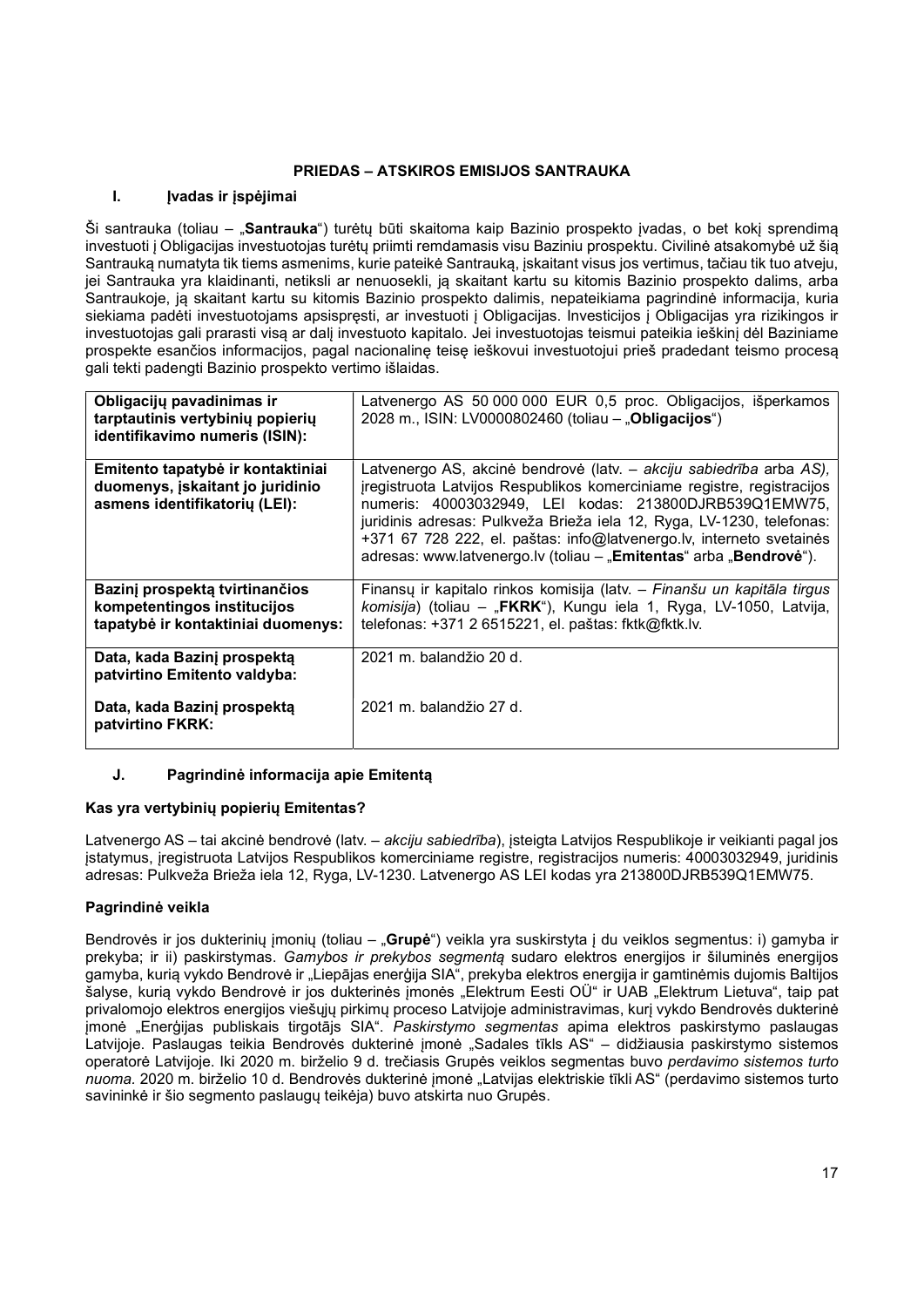### Akcininkas

Visos Bendrovės akcijos priklauso Latvijos Respublikai. Bendrovės akcijų valdytoja yra Latvijos Respublikos ekonomikos ministerija, kurios atstovas - Ekonomikos ministerijos Valstybės sekretorius ar kitas Ekonomikos ministerijos Valstybės sekretoriaus paskirtas įgaliotasis asmuo - atstovauja Akcininko interesams Akcininkų susirinkimuose.

### Valdantieji direktoriai

Bendrovės Stebėtojų tarybą sudaro Stebėtojų tarybos pirmininkas Ivars Golsts, Stebėtojų tarybos pirmininko pavaduotojas Kaspars Rokens ir Stebėtojų tarybos nariai Toms Siliņš, Aigars Laizāns ir Gundars Ruža.

Bendrovės Valdybą sudaro Valdybos pirmininkas Guntars Baļčūns ir Valdybos nariai Kaspars Cikmačs, Arnis Kurgs ir Uldis Mucinieks. Baļčūns kadencija baigiasi 2025 m. lapkričio 15 d. ir jis yra paskirtas eiti Valdybos pirmininko pareigas kol bus patvirtinta nuolatinė Valdybos sudėtis. Cikmačs kadencija baigiasi 2023 m. rugsėjo 24 dieną. Kurgs ir Mucinieks yra paskirti laikinais Valdybos nariais kol bus patvirtinta nuolatinė Valdybos sudėtis.

### Auditoriai

Grupės konsoliduotų ir Bendrovės metinių ataskaitų už metus, pasibaigusius 2019 m. gruodžio 31 d. ir 2020 m. gruodžio 31 d., auditą atliko PricewaterhouseCoopers SIA, registracijos numeris: 40003142793, juridinis adresas: Kr. Valdemāra g. 21-21, Ryga, LV – 1010, Latvija. PricewaterhouseCoopers SIA yra įtraukta į Latvijos atestuotų auditorių asociacijos tvarkomą audito įmonių registrą ir turi audito įmonės licenciją Nr. 5.

### Kokia yra pagrindinė finansinė informacija apie Emitentą?

Toliau pateikta lentelė – tai Grupės konsoliduotų finansinių rezultatų ir pagrindinių veiklos rodiklių už dvejus finansinius metus, pasibaigusius 2019 m. gruodžio 31 d. ir 2020 m. gruodžio 31 d., santrauka. Šioje lentelėje pateikiama informacija (be jokių esminių pakeitimų) iš auditorių patikrintų Grupės konsoliduotų ir Bendrovės metinių ataskaitų už metus, pasibaigusius 2019 m. gruodžio 31 d. ir 2020 m. gruodžio 31 d., ir yra vertinama bei turėtų būti skaitoma kartu su šiomis ataskaitomis. Grupės konsoliduotos ir Bendrovės metinės ataskaitos yra parengtos pagal Tarptautinius finansinės atskaitomybės standartus (IFRS).

|                                                                        |          | Metai, pasibaigę gruodžio 31 d. |         |
|------------------------------------------------------------------------|----------|---------------------------------|---------|
|                                                                        |          | 2019 m.                         | 2020 m. |
| Pagrindiniai finansiniai duomenys (Grupė)                              |          |                                 |         |
| Pajamos *                                                              | mln. EUR | 842                             | 773     |
| EBITDA *                                                               | mln. EUR | 244                             | 278     |
| Veiklos pelnas *                                                       | mln. EUR | 100                             | 121     |
| Pelnas                                                                 | mln. EUR | 94                              | 116     |
| Turtas iš viso                                                         | mln. EUR | 3865                            | 3 3 5 9 |
| Nuosavybė iš viso                                                      | mln. EUR | 2 2 6 5                         | 2 1 1 8 |
| Grynoji skola (pakoreguota)*                                           | mln. EUR | 564                             | 556     |
| Investicijos                                                           | mln. EUR | 229                             | 169     |
| Nuosavo kapitalo grąža (ROE)                                           | proc.    | 4,1                             | 5,3     |
| Grynosios skolos ir<br>nuosavo<br>kapitalo santykis (pakoreguotas)*    | proc.    | 25                              | 26      |
| skolos<br><b>EBITDA</b><br>Grynosios<br>ir<br>santykis (pakoreguotas)* | kartai   | 2,2                             | 2,0     |
| Grynieji pinigų srautai (Grupė)                                        |          |                                 |         |
| - iš pagrindinės veiklos                                               | mln. EUR | 315                             | 291     |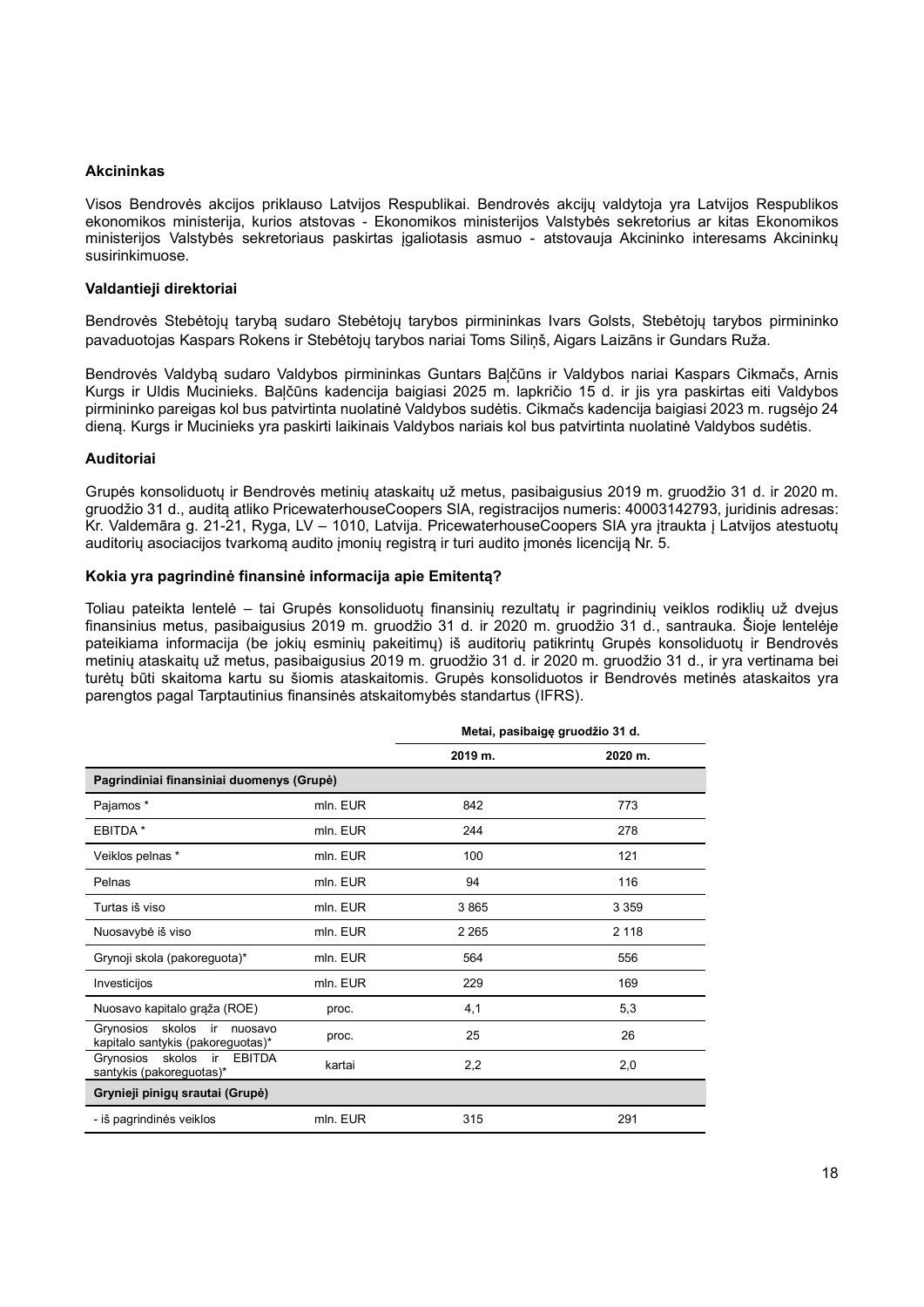| - iš finansinės veiklos                    | mln. EUR | (67)    | (267)   |
|--------------------------------------------|----------|---------|---------|
| - iš investicinės veiklos                  | mln. EUR | (255)   | (46)    |
| Veiklos rodikliai (Grupė)                  |          |         |         |
| Bendras elektros tiekimas, jsk.:           | GWh      | 9 2 5 9 | 8 8 5 4 |
| Mažmeninę prekybą 1)                       | GWh      | 6 5 0 5 | 6 3 9 4 |
| Didmenine prekyba <sup>2)</sup>            | GWh      | 2 7 5 4 | 2460    |
| Mažmeninis<br>gamtiniu<br>dujų<br>tiekimas | GWh      | 303     | 516     |
| Elektros energijos gamyba                  | GWh      | 4880    | 4 2 4 9 |
| Šilumos energijos gamyba                   | GWh      | 1842    | 1702    |

(\*) Neskaitant nutrauktos veiklos (perdavimo sistemos turtas). 2020 m. birželio 10 d. perdavimo sistemos turtas buvo atskirtas nuo Grupės.

5) Įskaitant suvartojimą operacinėje veikloje

iskaitant energijos, įsigytos vykdant privalomus pirkimus per "Nord Pool", pardavima

Audito ataskaitose prie Grupės konsoliduotų ir Bendrovės metinių ataskaitų už metus, pasibaigusius 2019 m. gruodžio 31 d. ir 2020 m. gruodžio 31 d., jokių išlygų nėra.

### Kokia yra pagrindinė rizika, būdinga emitentui?

Dauguvos hidroelektrinės geotechninių gedimų rizika. Didžioji dalis Bendrovės pagamintos elektros energijos gaunama iš trijų didžiausių šalies hidroelektrinių (toliau – "HE") – Pliavinių HE, Rygos HE ir Kegumo HE. Hidroelektrinių eksploatavimas apima veiklos riziką, galinčią sukelti fizinę žalą, techninius sutrikimus, civilinę atsakomybę, aplinkosaugos problemas ir kitus žalos ar nuostolių atvejus. Jeigu tokia rizika pasitvirtintų, Grupei tektų kompensuoti nuostolius ir papildomas veiklos sąnaudas, o tai neigiamai paveiktų Grupės finansinę būklę ir Emitento galimybes įvykdyti su Obligacijomis susijusius įsipareigojimus.

Kogeneracinės elektrinės žalos rizika. Didžiąją Bendrovės šiluminės energijos gamybos dalį sukuria dvi kogeneracinės elektrinės (toliau – "Kogeneracinės elektrinės"). Kogeneracinės elektrinės gaisro ar sprogimo atveju yra pavojus prarasti visą kogeneracinę elektrinę arba atskirą galios bloką. Jeigu tokia rizika pasitvirtintų, Grupei tektų kompensuoti nuostolius ir papildomas veiklos sąnaudas, o tai neigiamai paveiktų Grupės finansinę būklę ir Emitento galimybes įvykdyti su Obligacijomis susijusius įsipareigojimus.

Išankstinio Grupės skolų grąžinimo įsipareigojimai. Grupės galiojančiose ilgalaikėse paskolų sutartyse ir obligacijų dokumentuose yra tam tikros finansinio susitarimo salygos ir kiti įsipareigojimai bei pareiškimai, kurių pažeidimas galėtų sukelti įsipareigojimų neįvykdymą ir lemti prievolę anksčiau grąžinti paskolas bei išpirkti išleistas obligacijas.

Privalomųjų viešųjų pirkimų ir gamybos pajėgumų rezervavimo paramos schemos panaikinimas. Latvijos Respublikos teisės aktai šiuo metu suteikia teisę Bendrovės dukterinei įmonei "Enerģijas publiskais tirgotājs SIA" veikti kaip atstovei privalomųjų viešųjų pirkimų administravimo procese. Turint politinį tikslą sumažinti privalomųjų viešųjų pirkimų komponento sumą klientų sąskaitose Latvijoje, kyla rizika, kad privalomųjų viešųjų pirkimų išlaidos gali būti sumažintos Grupės sąskaita. Privalomųjų viešųjų pirkimų reglamentavimo pakeitimai, dėl kurių keičiasi privalomųjų viešųjų pirkimų administravimo procesas arba nebeatgaunama visa patiriamų privalomųjų viešųjų pirkimų išlaidų suma, gali turėti reikšmingą neigiamą poveikį Grupės finansinei būklei.

Makroekonominės raidos poveikis verslo rezultatams. Grupės veiklos rezultatai priklauso nuo Latvijos makroekonominės padėties. Visų pirma, Grupės veiklai turi įtakos tokie veiksniai kaip Latvijos BVP lygis, pramonės produkcijos lygis, infliacija, kuro kainos, nedarbo lygis, vartotojų gerovės lygio pokyčiai ir Latvijos Respublikos fiskalinė politika. Be to, Covid-19 paveikė investuotojų lūkesčius visame pasaulyje ir tai lėmė didelius svyravimus pasaulinėje kapitalo rinkoje. Dėl Covid-19 protrūkio apribotos tarptautinės kelionės ir naudojimasis viešuoju transportu, vėluojama pristatyti krovinius ir ilgą laiką ribojama veikla darbo vietose, o tai gali ir toliau daryti esminį neigiamą poveikį pasaulinei ir Latvijos ekonomikai.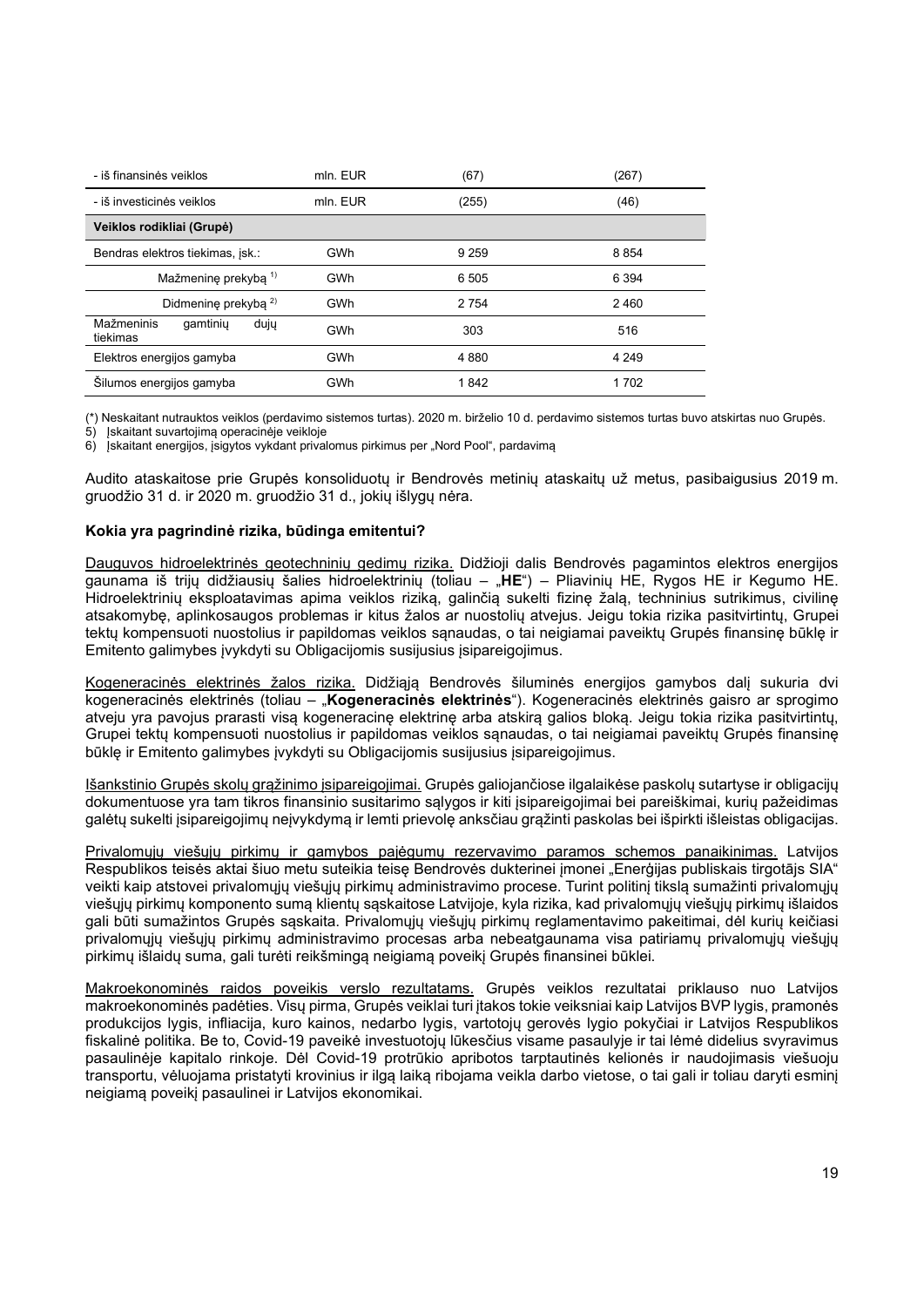Kapitalo investicinių projektų rizika. Grupė turi kapitalo investavimo programą, kuria siekiama patobulinti Grupės gamybos įrenginius, taip pat paskirstymo sistemos turtą. Yra rizika, kad išlaidų viršijimas ir projektų vėlavimai ar panašūs aspektai, susiję su dabartinių ar būsimų kapitalo investicinių projektų vykdymu, gali turėti reikšmingą neigiamą poveikį Grupės verslui ir finansinei būklei.

Strateginių sprendimų rizika. Kartu su elektros energijos rinkų kaimyninėse šalyse Estijoje ir Lietuvoje atvėrimu Grupė pradėjo savo veiklą šiose rinkose. Yra rizika, kad Grupės rinkos dalis gali sumažėti arba kad Grupė nesugebės pasiekti planuojamo jos rinkos dalies augimo, ir tai turės neigiamą poveikį jos verslui bei finansinei būklei. Taip pat yra rizika išeiti iš bet kurios dabartinės rinkos dėl įvairių priežasčių, įskaitant ekonomines ir strategines priežastis, taip pat patirti nuostolių patekus į naujas rinkas. Tai galėtų paveikti Grupės veiklą ir finansinę būklę.

Energijos rinkos kainų svyravimo rizika. Grupės elektros energijos gamybos pajėgumai nepilnai patenkina elektros energijos poreikį, todėl per metus maždaug trečdalis Grupės tiekiamos elektros energijos mažmeninei rinkai yra priklausomas nuo rinkos kainos. Jei kainos apsidraudimo priemonės nesuteiks reikiamo efektyvumo, tai gali turėti esminės neigiamos įtakos Grupės finansinei būklei.

Sezoniškumas ir klimato pokyčiai. Bendrai Grupės finansinei būklei gali turėti įtakos sezoniškumas, oro sąlygų svyravimai ir ilgalaikiai klimato pokyčiai, turintys įtakos Hidroelektrinių gaminamai elektrai ir (arba) efektyvaus termofikacijos režimu veikiančių Kogeneracinių elektrinių darbo valandų skaičiui. Metinis vandens srauto sumažėjimas Dauguvos upėje iki žemesnio nei ilgalaikio vidutinio debito lygio ir (arba) netipiškai švelnios oro sąlygos rudens ir žiemos mėnesiais gali sumažinti metinės elektros energijos gamybos apimtis Grupės elektrinėse, sukeliant Grupei elektros energijos pirkimo kainos riziką ir mažesnę pelningumo maržą. Ilgalaikiai klimato sąlygų pokyčiai gali lemti daugiau nuolatinių gamybos modelių pokyčių ir tokiu būdu turėti neigiamos įtakos Grupės verslo ir finansinei būklei.

Reguliuojamos rinkos rizika. Grupės pajamos iš reguliuojamos rinkos veiklos labai priklauso nuo Komunalinių paslaugų komisijos patvirtintų ir (arba) Latvijos Respublikos teisės aktais reguliuojamų tarifų. Yra rizika, kad ne visos Grupės išlaidos bus padengtos tokiais reguliuojamais tarifais dėl nepagrįstai mažos norminio turto bazės arba, kad kapitalo grąžos norma, įtraukta į elektros energijos paskirstymo sistemos paslaugų tarifų kainos skaičiavimą, neatitiks rinkos normos. Taip pat yra rizika, kad Grupė gali patirti esminį neigiamą poveikį dėl to, kad reguliavimo sprendimus rinkų, kuriose veikia Grupė, valstybės institucijos gali priimti pavėluotai arba, kad vietos ar ES įstatymų leidybos aplinkoje, kuri atsakinga už atitinkamus reguliavimo klausimus, gali įvykti pokyčių.

Informacinių sistemų, ryšių tinklo infrastruktūros ir kibernetinių atakų rizika. Svarbus grupės veiklos elementas yra "Latvenergo" korporacinis tinklas (the Latvenergo Corporate Network) (duomenų ir balso perdavimo paslaugos), kurį sudaro magistraliniai kabeliai, prieigos kabeliai, radijo bokštai ir radijo ryšio masteliai, ryšių kambariai, duomenų perdavimo kanalas ir kita su tinklu susijusi įranga. Pagrindiniai veiksniai, galintys turėti kritinį poveikį "Latvenergo" korporaciniam tinklui, yra fiziniai pažeidimai (optinio pluošto ir vario kabelių pažeidimai), technologiniai gedimai (tinklo įrangos gedimai, programinės įrangos klaidos), elektros energijos sutrikimas (pertraukimai, viršįtampio padariniai), gaisras, potvyniai, žmogaus klaida, trečiųjų šalių kenkėjiški veiksmai, kibernetinės atakos ir paskirstyta paslaugos trikdymo ataka prieš Bendrovės interneto išteklius. Jei tokia rizika pasitvirtintų, Grupė būtų nepajėgi toliau efektyviai vykdyti savo verslo arba užkirsti kelią nepageidaujamam jos IS infrastruktūros gedimų ar trikdžių poveikiui ar į jį greitai bei tinkamai sureaguoti arba jį sušvelninti, tokiu būdu galimai padarant neigiamą poveikį jos reputacijai, finansinei būklei, turtui, verslui ir veiklos rezultatams.

Sandorio šalies rizika. Bet kurios vyriausybinės ir (arba) kitos institucinės įstaigos sandorio šaliai sukelti finansiniai sunkumai arba jos veiklos sustabdymas dėl, be kita ko, vykdomų ekonominių sankcijų įstatymų, reglamentų ar embargų, gali turėti reikšmingą neigiamą poveikį Grupės verslui ir (arba) finansinei būklei. Sandorio šalies rizika galėtų sukelti reikšmingų finansinių nuostolių Grupei, įskaitant (tačiau tuo neapsiribojant) atvejus, kai iš klientų negaunamos pajamos, Grupė negali pasinaudoti nuosavomis lėšomis iš savo einamųjų sąskaitų, skirtu finansavimu, sustabdomi ar atidedami kapitalo išlaidų projektai, kuriuose prisiimti įsipareigojimai ir kt. Bet kurio kitos sandorio šalies kapitalo išlaidų projekto, kuriame įsipareigota ir kurio nominali vertė yra reikšminga, sustabdymas arba esminis vėlavimas gali pakenkti ne tik Grupės finansinei būklei, bet ir jos verslo operacijoms, taip dar labiau paveikdamas pačios Grupės teikiamų paslaugų kokybę ar pakenkdamas Grupės reputacijai.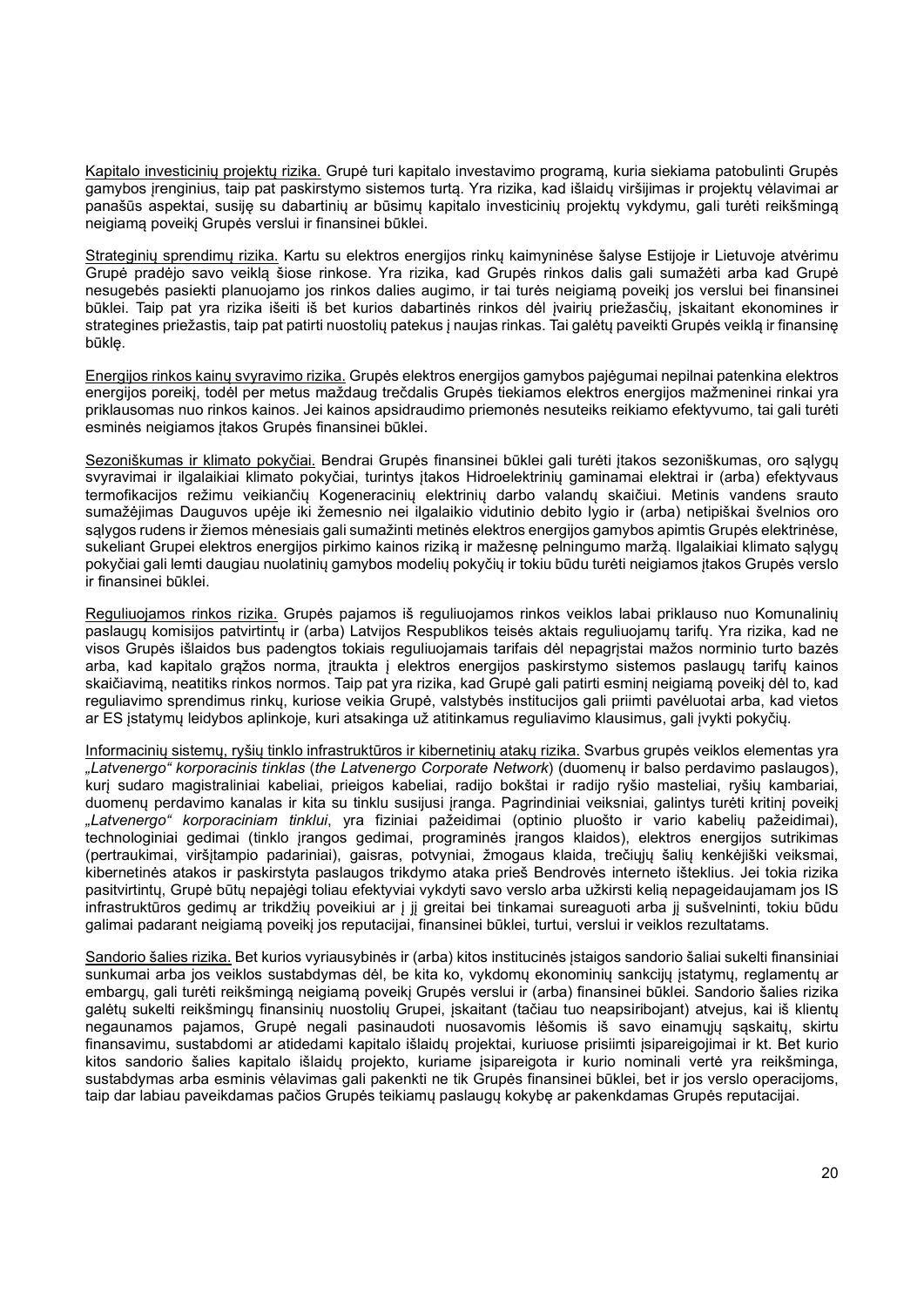## K. Pagrindinė informacija apie vertybinius popierius

### Kokie yra pagrindiniai vertybinių popierių ypatumai?

Obligacijų forma: Obligacijos yra pareikštinės formos nematerialūs skolos vertybiniai popieriai, kuriais disponuojama be jokių apribojimų ir kuriuos galima įkeisti. Obligacijos yra apskaitomos "Nasdaq CSD SE" (toliau – "Depozitoriumas").

#### ISIN: LV0000802460

Perleidžiamumas: Obligacijos negali būti siūlomos, parduodamos, perparduodamos, perduodamos ar pristatomos tokiose šalyse, jurisdikcijose ar kitaip aplinkybėmis, kai tai būtų neteisėta ar reikalautų kitų priemonių, nei reikalaujama pagal Latvijos įstatymus, įskaitant Jungtines Valstijas, Australiją, Japoniją, Kanadą, Honkongą, Pietų Afriką, Singapūrą ir kai kurias kitas jurisdikcijas. Be to, Obligacijų turėtojams draudžiama perparduoti, perduoti ar pristatyti Obligacijas bet kuriam asmeniui tokiu būdu, kuris būtų laikomas viešu vertybinių popierių siūlymu.

Statusas ir užtikrinimas: Obligacijos yra tiesioginės, neužtikrintos ir negarantuotos Emitento prievolės, lygiavertės (pari passu) tarpusavyje ir su visomis kitomis neužtikrintomis, negarantuotomis ir nesubordinuotomis Emitento skolomis, išskyrus įsipareigojimus, kuriems gali būti teikiama pirmenybė pagal privalomas įstatymų nuostatas.

### Valiuta: EUR

Nominalas: nominali kiekvienos Obligacijos suma yra 1 000 EUR.

Emisijos kaina: Obligacijų emisijos kaina yra EUR 997.05.

Minimali investicijų suma: Obligacijos yra siūlomos pasirašyti mažiausiai už 100 000 EUR (vieno šimto tūkstančių eurų) investicijų sumą.

Palūkanos: Obligacijoms taikoma fiksuota metinė palūkanų norma 0,5 proc., mokėtina kiekvienų metų gegužės 17 d.

Terminas: Obligacijos bus visiškai išpirktos jų nominalia verte 2028 m. gegužės 17 d.

Išankstinis išpirkimas: Emitentas turi teisę išpirkti kiekvieną Obligacijų seriją visą, bet ne jos dalį, bet kuriuo metu per 3 (tris) mėnesius iki jų išpirkimo termino už kainą, lygią Obligacijų nominaliajai vertei kartu su sukauptomis palūkanomis.

Išpirkimas mokestiniais tikslais: Emitentas turi teisę išpirkti visas Obligacijas, bet ne jų dalį, už kainą, lygią nominaliajai Obligacijų vertei kartu su sukauptomis palūkanomis mokestiniais tikslais.

Kontrolės pasikeitimas: Įvykus Kontrolės pasikeitimui ir vėliau reitingo atšaukimui ar jo sumažinimui žemiau nurodyto lygio, Obligacijų turėtojai turės teisę reikalauti, kad Emitentas išpirktų arba, Emitento pasirinkimu, užtikrintų, kad jų Obligacijos būtų nupirktos.

Neigiamas įkeitimas: Obligacijoms taikoma neigiamo įkeitimo nuostata.

Kryžminis įsipareigojimų nevykdymas: Obligacijoms taikoma kryžminio įsipareigojimų nevykdymo nuostata.

Apmokestinimas: Visus su Obligacijomis susijusius mokėjimus Emitentas atlieka neišskaičiuodamas ar neatskaitydamas jokių esamų ar būsimų mokesčių, muitų, rinkliavų ar kitų bet kokio pobūdžio valstybės priskaičiuotų sumų (toliau – "Mokesčiai"), išskyrus atvejus, kai Mokesčiai privalo būti išskaičiuojami ar atskaitomi pagal Latvijos Respublikos įstatymus. Tokiu atveju Emitentas sumoka tokias papildomas sumas, kurias gavę Obligacijų turėtojai po tokių Mokesčių išskaičiavimo ar atskaitymo būtų gavę tiek pat, kiek jie būtų gavę, jei tokio išskaičiavimo ar atskaitymo nebūtų reikėję, išskyrus tai, kad tokios papildomos sumos nebus mokamos už bet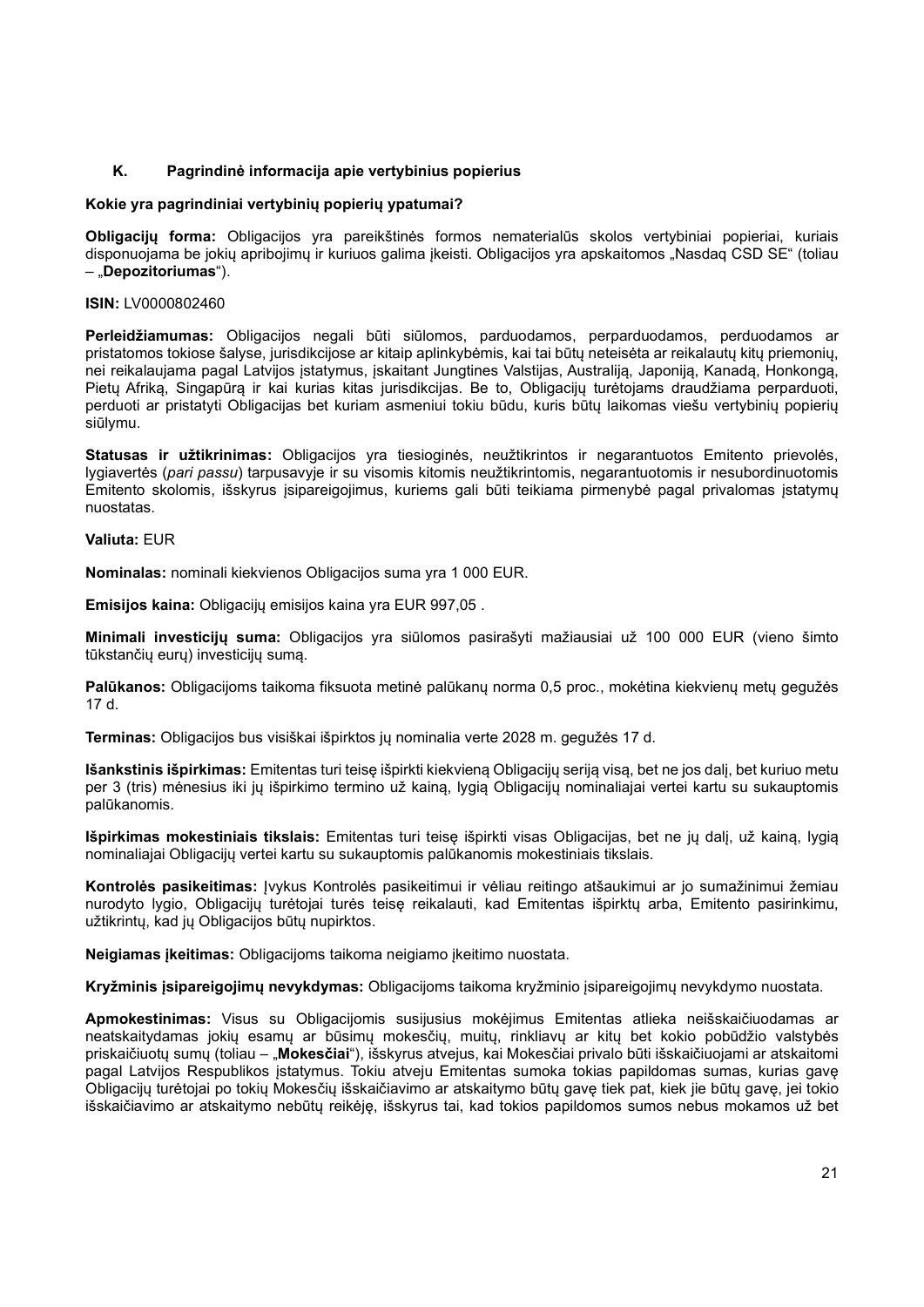kokią Obligaciją, kurią turi Obligacijos turėtojas ar kitas asmuo jo vardu, kuriam yra taikomi tokie Mokesčiai tokios Obligacijos atžvilgiu dėl to, kad jis turi kokį nors ryšį su Latvijos Respublika, neskaitant Obligacijos turėjimo.

Taikoma teisė: Latvijos teisė.

Ginčų sprendimas: Visus su Obligacijomis susijusius ar dėl jų kylančius ginčus sprendžia tik kompetentingi Latvijos Respublikos teismai.

### Kur bus prekiaujama vertybiniais popieriais?

Prašymas bus pateiktas "Akciju sabiedrība "Nasdaq Riga", registracijos numeris: 40003167049, juridinis adresas: Valnu 1, Ryga, LV-1050, Latvija (toliau – "Nasdaq Riga") dėl Obligacijų itraukimo į "Nasdag Riga" Baltijos obligacijų sarašą ir prekybos, remiantis "Nasdaq Riga" reikalavimais ne vėliau kaip per tris mėnesius nuo atitinkamos dalies Obligacijų išleidimo dienos.

## Kokia yra pagrindinė rizika, būdinga vertybiniams popieriams?

Galimybė prarasti palūkanas ir investuotą pagrindinę sumą. Emitentui tapus nemokiam, Obligacijų termino metu Emitento atžvilgiu inicijuojamos teisinės apsaugos procedūros arba neteisminės teisinės apsaugos procedūros, investuotojas gali visiškai ar iš dalies prarasti už Obligacijas priskaičiuotas palūkanas ir pagrindinę Obligacijų sumą. Investuotojas visada yra išimtinai atsakingas už savo investavimo sprendimų ekonomines pasekmes.

Jokių garantijų ar užtikrinimo. Obligacijos nebus jokio kito asmens, išskyrus Emitentą, prievolė ir jos nebus garantuojamos. Niekas, išskyrus Emitentą, neprisiima jokios atsakomybės už tai, kad Emitentas nesumokėjo kokios nors pagal Obligacijas mokėtinos sumos. Obligacijos yra neužtikrintos skolos priemonės, o Emitento nemokumo atveju Obligacijų turėtojai būtų neužtikrinti kreditoriai.

Reikalavimai negali būti išieškoti iš Emitento pagrindinio turto. Emitentas turi atitinkamą kiekį turto, kuris pagal galiojančius Latvijos Respublikos įstatymus gali priklausyti tik Emitentui, jam visiškai priklausančioms dukterinėms įmonėms arba visiškai valstybei priklausančioms bendrovėms. Todėl toks turtas negali būti perleidžiamas jokiai kitai šaliai, išskyrus Emitentą, jo dukterines įmones ar visiškai valstybei priklausančias bendroves. Energetikos įstatymo 20.<sup>1</sup> skirsnio 2 dalyje (latv. *Enerģētikas likums*) pateikiamas toks neperleidžiamo turto sąrašas: i) Pliavinių, Kegumo ir Rygos HE Dauguvos upėje; ii) Latvenergo AS kogeneracinė elektrinė-1 ir Latvenergo AS kogeneracinė elektrinė-2; ir iii) elektros perdavimo tinklai, telekomunikacijų tinklai ir įranga, kuri priklauso Emitentui. Kadangi tai yra neperleidžiamo pobūdžio turtas, jokie reikalavimai – nei susiję su Obligacijomis, nei kiti – negali būti išieškomi iš šio turto. Be to, Emitento nemokumo atveju šis turtas nebus naudojamas kreditorių reikalavimams tenkinti.

## L. Pagrindinė informacija apie viešą vertybinių popierių siūlymą ir (arba) įtraukimą į prekybos reguliuojamoje rinkoje sąrašą

## Kokiomis sąlygomis ir pagal kokį tvarkaraštį galiu investuoti į šiuo vertybinius popierius?

#### Platinimo laikotarpis

Obligacijų platinimo laikotarpis yra nuo 2021 m. gegužės 7 d. 9.00 val. iki 13.15 val. Rygos laiku (toliau – "Platinimo laikotarpis"). Emitentas gali nuspręsti Platinimo laikotarpį sutrumpinti ar pratęsti.

#### Pirkimo užsakymų pateikimas

Investuotojai, pageidaujantys įsigyti Obligacijų, bet kuriuo metu Platinimo laikotarpiu turi pateikti "Luminor Bank AS" arba "Swedbank AB (publ)" (toliau – "Platintojai") užsakymus dėl Obligacijų įsigijimo (toliau – "Pirkimo užsakymai").

Bendra įsigyjamų ir kiekviename Pirkimo užsakyme nurodomų Obligacijų suma turi būti ne mažesnė už Minimalią investicijų sumą.